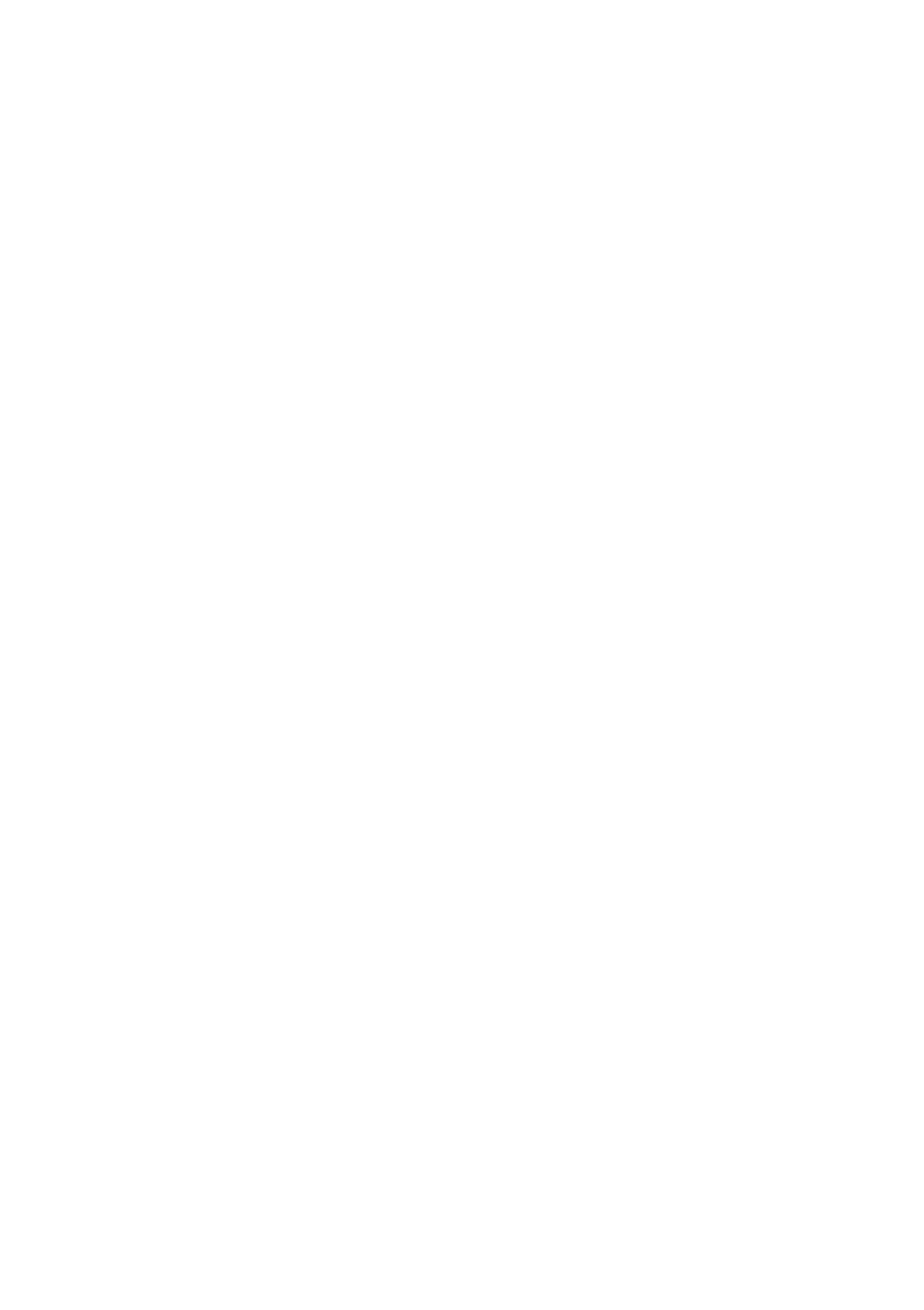### **ART ACADEMY OF LATVIA Institute of Art History**

**ART ACADEMY OF LATVIA Institute of Art History THE MIGRATION**  International Conference **OF ARTISTS AND ARCHITECTS IN CENTRAL AND NORTHERN EUROPE 1560–1900**

Riga, 26–28 September 2019

**Abstracts**

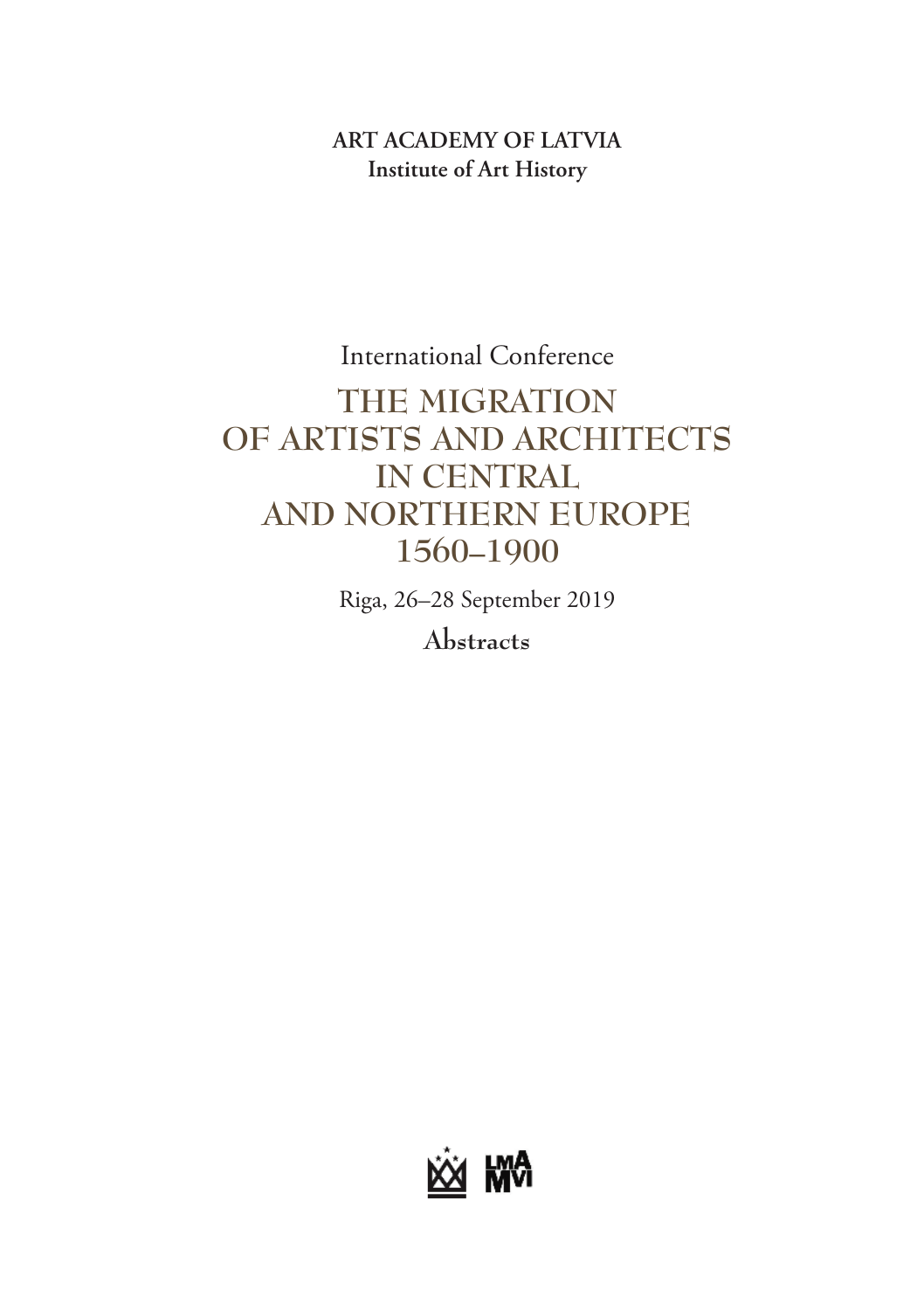

European Regional Development Fund

INVESTING IN YOUR **FUTURE** 

#### International Conference

### THE MIGRATION OF ARTISTS AND ARCHITECTS IN CENTRAL AND NORTHERN EUROPE. 1560–1900 (26–28 September 2019)

is organised by the Art Academy of Latvia, implementing the ERDF project "Raising of the Research and Innovation Capacity of the Art Academy of Latvia Institute of Art History" (No. 1.1.1.5/18/I/014) in collaboration with Rundāle Palace Museum

> Locations 26–27 September – Art Academy of Latvia, 13 Kalpaka Blvd., Riga, 28 September – Rundāle Palace Museum

Programme Committee

Dr. Anna Ancāne (Art Academy of Latvia Institute of Art History), Prof. Dr. Krista Kodres (Institute of Art History and Visual Culture, Estonian Academy of Arts / Institute of Humanities, Tallinn University), Prof. Dr. habil. Eduards Kļaviņš (Art Academy of Latvia Institute of Art History)

> Conference Team at the AAL Institute of Art History Dr. Anna Ancāne (head), Rihards Antonevičs (co-ordinator), Dr. Kristiāna Ābele, Dr. Daina Lāce, student volunteers Elma Pētersone and Kintija Teilāne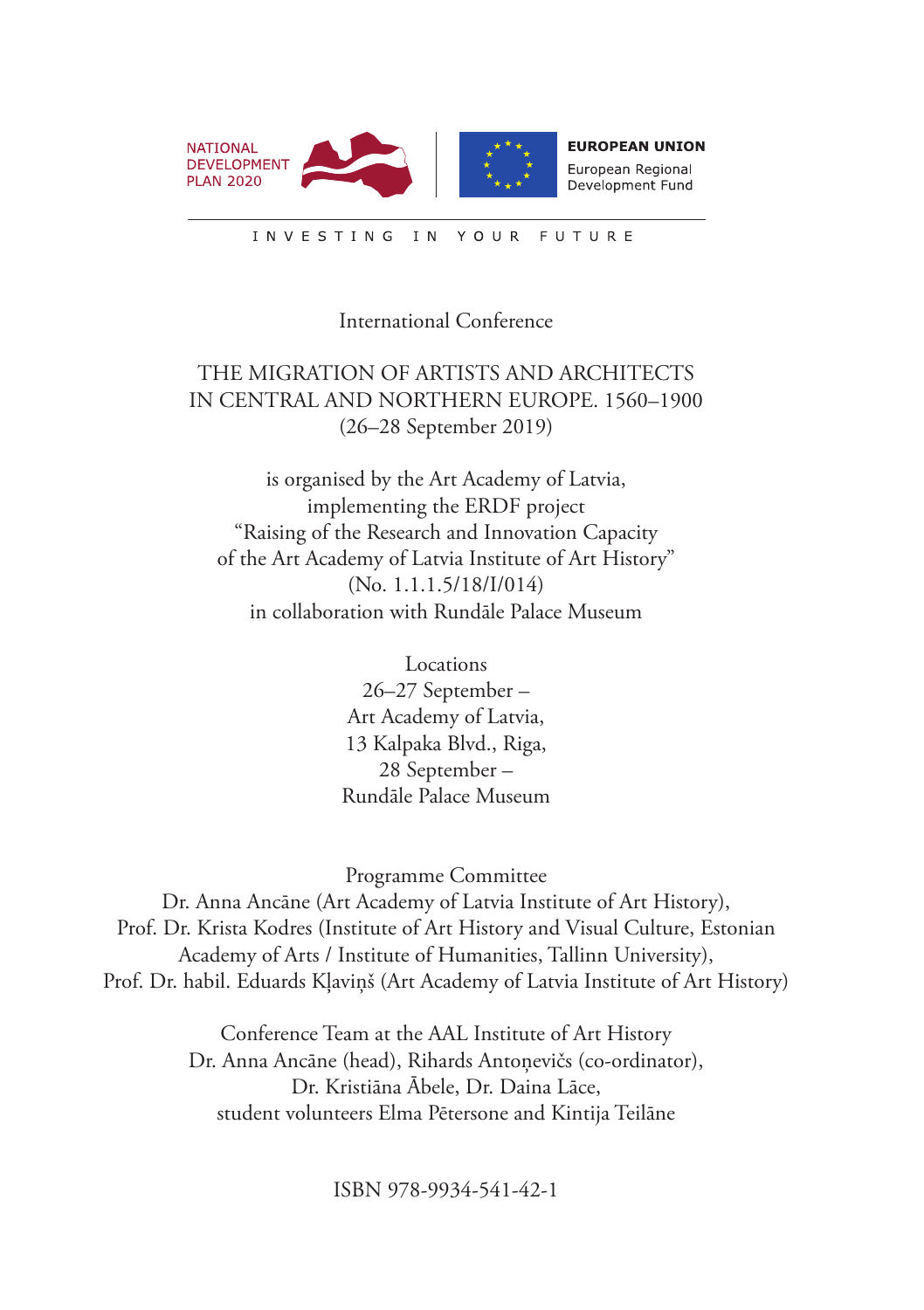### **ART ACADEMY OF LATVIA Riga, 26–28 September 2019**

### **International Conference THE MIGRATION OF ARTISTS AND ARCHITECTS IN CENTRAL AND NORTHERN EUROPE. 1560–1900**

Conference venue: Art Academy of Latvia, 1st Floor Hall Address: 13 Kalpaka Boulevard, Riga

# **PROGRAMME**

#### **Thursday, 26 September**

| $9:00 - 9:30$ | Registration of participants                 |
|---------------|----------------------------------------------|
| 9:30          | Opening of the Conference                    |
| 9:30          | Address of Prof. Dr. ANDRIS TEIKMANIS,       |
|               | Vice-Rector of the Art Academy of Latvia     |
| 9:35          | Address of Prof. Dr. habil. OJĀRS SPĀRĪTIS,  |
|               | President of the Latvian Academy of Sciences |

### **9:40–11:00 SESSION 1**

**Chair Prof. Dr. habil. Ojārs Spārītis**

**9:40–10:30 Keynote lecture Prof. Dr. KONRAD A. OTTENHEYM University of Utrecht** Netherlandish Architecture as an Export Product in Early Modern Europe: Mechanisms of Diffusion of Artists and Architectural Ideas in Northern and Central Europe

### **110:30–11:00 Dr. JULIETTE RODING**

#### **Leiden University**

Successes and Failures: Artists and Architects from the Low Countries becoming Wealthy in Central and Northern Europe

11:00–11:30 Coffee break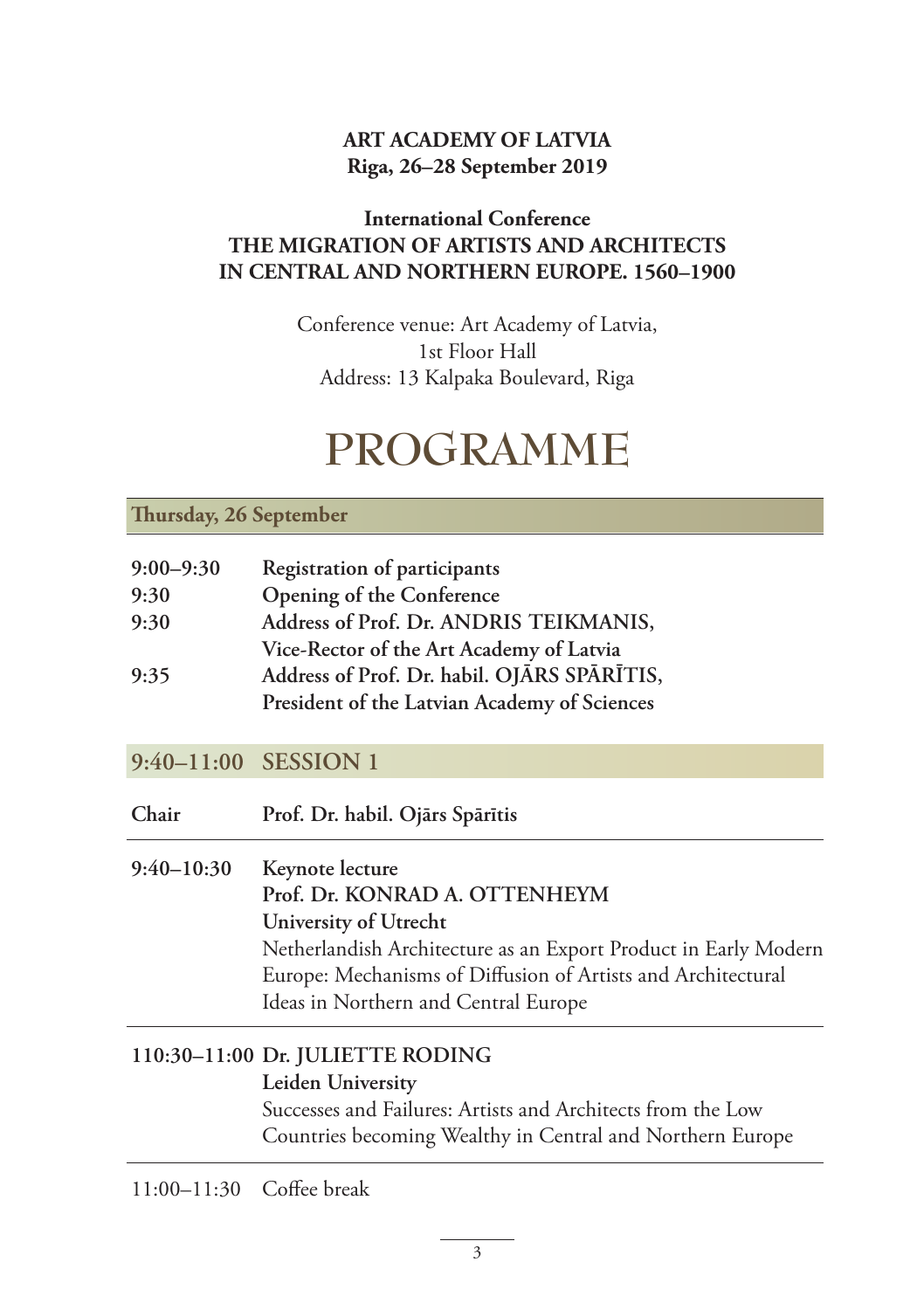### **11:30–13.00 SESSION 2**

| Chair | Dr. Ruth Sargent Noyes |
|-------|------------------------|
|-------|------------------------|

### **11:30–12:00 Dr. KATHRIN WAGNER Liverpool Hope University** Two Steps Forward, One Step Back – The Pre-Migrational Phase and Its Impact on Artists' Migration Histories

### **12:00–12:30 Dr. MICHAL WARDZYŃSKI Art History Institute, Warsaw University** Sculptors Jakob Egen, Augustin van Oyen and Martin Christian Peterson. Last Netherlandish and Danish Immigrants in the Polish-Lithuanian Commonwealth?

### **12:30–13:00 WENDY FRÈRE Université libre de Bruxelles** A Quellinus in Scandinavia: Thomas Quellinus (1661 – ca. 1709) and His Artistic Production in Denmark

### 13:00–14:30 Lunch break Venue: 1st Floor Hall, Art Academy (for presenters and organisers)

### **14:30–16:00 SESSION 3**

| Chair | Dr. Aleksandra Lipińska |
|-------|-------------------------|
|-------|-------------------------|

### **14:30–15:00 Dr. AGNIESZKA PATAŁA Institute of Art History, University of Wrocław** From Nuremberg to Breslau and the Other Way around – Artists' Migrations between Franconia and Silesia in the 16th and the 17th Century

### **15:00–15:30 TORSTEN VEIT University of Greifswald** Collective Authorship. Reflections on the Benefit of Historical Network Research and GIS for Art Historical Purpose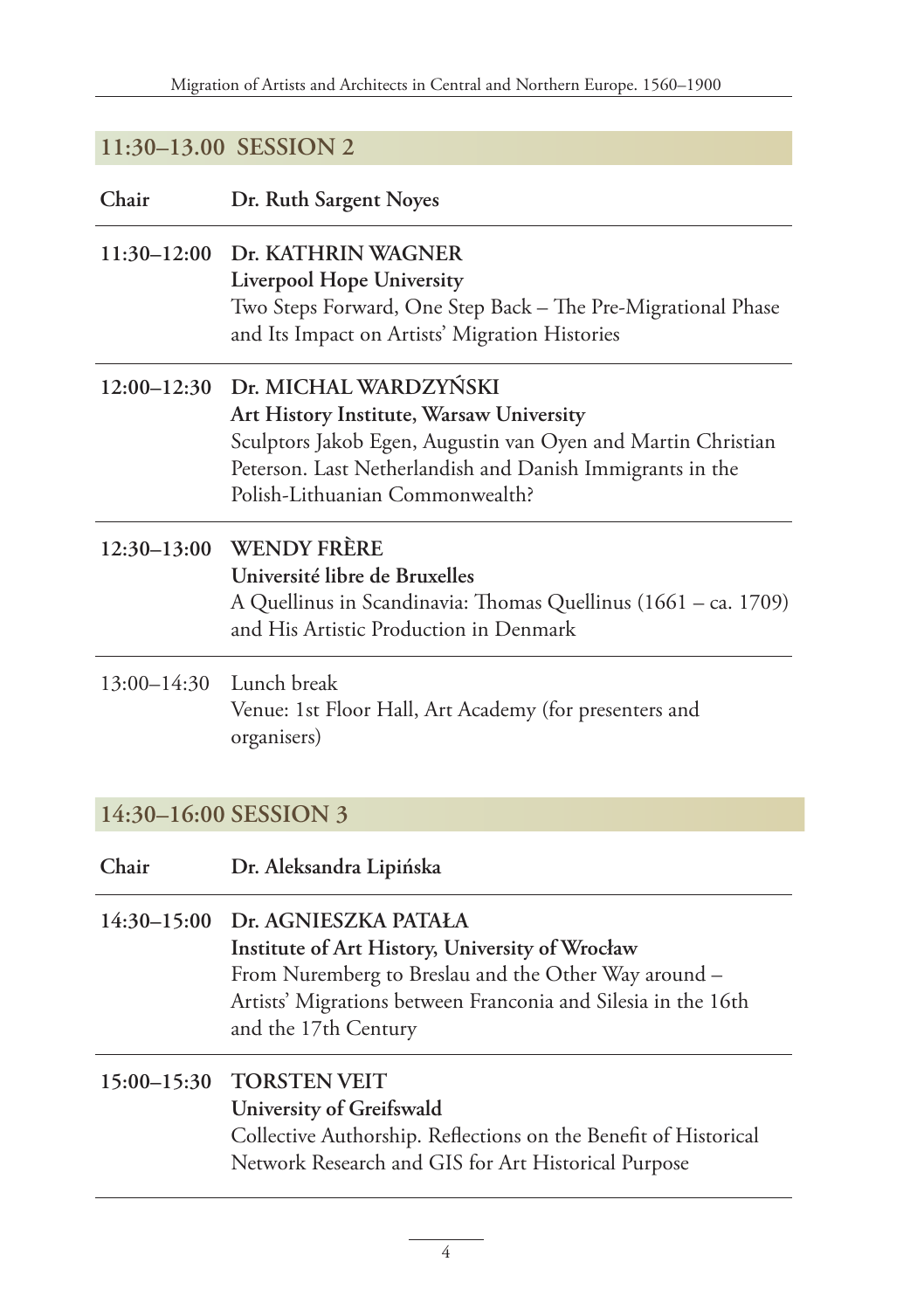### **15:30–16:00 Dr. ANNA ANCĀNE Institute of Art History, Art Academy of Latvia** Transfer of New Models in Riga Architecture and Sculptural Décor in the 1750s–60s: A Travelling Architect in Military Service Johann Friedrich Oettinger and Immigrant Sculptor Jacob Ernst Meyer

16:00–16:30 Coffee break

### **16:30–17:30 SESSION 4**

| Chair                | Prof. Dr. habil. Eduards Kļaviņš                                                                                                                                                     |
|----------------------|--------------------------------------------------------------------------------------------------------------------------------------------------------------------------------------|
|                      | 16:30-17:00 Dr. AISTĖ PALIUŠYTĖ<br>Lithuanian Culture Research Institute, Vilnius<br>Researching Migration according to the Dictionary of Lithuanian<br>Artists                      |
| $17:00 - 17:30$      | Prof. Dr. HANS J. VAN MIEGROET<br>Duke University, Duke Art, Law & Markets Initiative /<br>Art History & Visual Studies<br>Mapping Artists and Artist Migrations with Imperfect Data |
| 19:00                | Conference dinner<br>Venue: Wellton Riga Hotel Restaurant, 49 Vaļņu Street, Riga<br>(for presenters and organisers)                                                                  |
| Friday, 27 September |                                                                                                                                                                                      |
|                      | 9:40-11:00 SESSION 5                                                                                                                                                                 |
| Chair                | Dr. Juliette Roding                                                                                                                                                                  |
| $9:40 - 10:30$       | Keynote lecture<br>Prof. Dr. ALEKSANDRA LIPIŃSKA<br>Ludwig-Maximilians-University of Munich<br>On the Move. Tendencies and Methods of the Research on                                |

Artists' Migration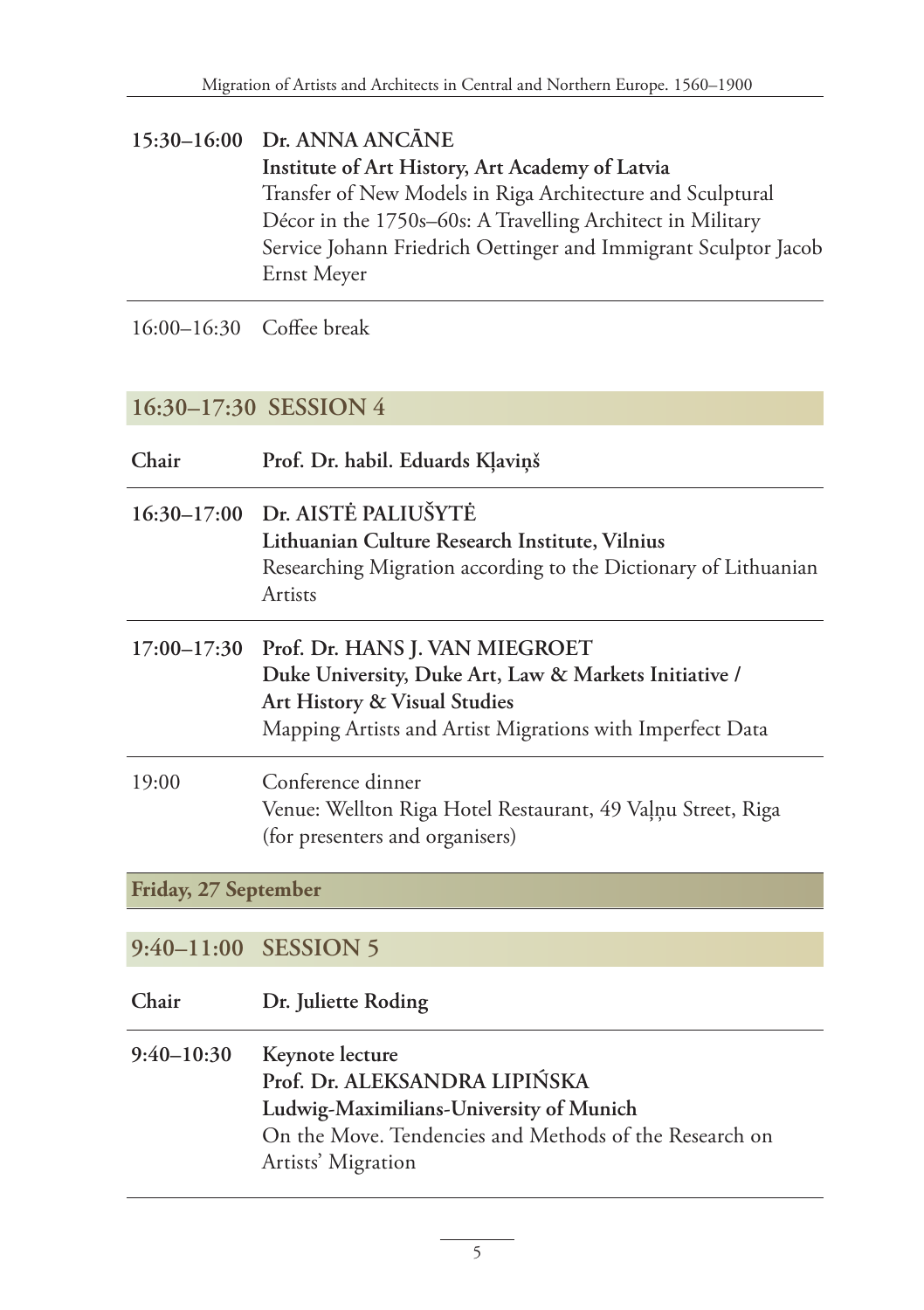**10:30–11:00 Prof. Dr. KRISTA KODRES Institute of Art History and Visual Culture, Estonian Academy of Arts Institute of Humanities, Tallinn University** Early Modern Artistic Internationalism: Migrating to Tallinn / Reval

11:00–11:30 Coffee break

### **11:30–13.00 SESSION 6**

| Chair                   | Prof. Dr. Konrad A. Ottenheym                                                                                                                                                                                                                                                                                                |
|-------------------------|------------------------------------------------------------------------------------------------------------------------------------------------------------------------------------------------------------------------------------------------------------------------------------------------------------------------------|
|                         | 11:30-12:00 Dr. FRANCISZEK SKIBIŃSKI<br>Nicolaus Copernicus University in Toruń<br>Artists' Mobility, Information and Knowledge Flow in<br>the Baltic Region 1550-1650                                                                                                                                                       |
|                         | 12:00-12:30 Dr. HELENA SERAŽIN<br>France Stele Institute of Art History at the Research Centre of<br>the Slovenian Academy of Sciences and Arts, Ljubljana<br>The Role of Ambassadors in Recruiting Italian Artists and<br>Architects for the Imperial Court or How Andrea Palladio almost<br>Ended Up on the Habsburg Court |
| $12:30-13:00$           | Dr. ALESSANDRA BECUCCI<br>independent scholar, Florence<br>Migrating Artists and Travelling Patrons in Seventeenth-Century<br>Central Europe: Balassi, Seghers and Heimbach for Ottavio<br>Piccolomini                                                                                                                       |
| 13:00-14:30 Lunch break | Venue: 1st Floor Hall, Art Academy (for presenters and organisers)                                                                                                                                                                                                                                                           |

### **14:30–16:30 SESSION 7**

- **Chair Prof. Dr. Krista Kodres**
- **14:30–15:00 Prof. Dr. SANJA CVETNIČ University of Zagreb** Rome in Croatia, via Tyrol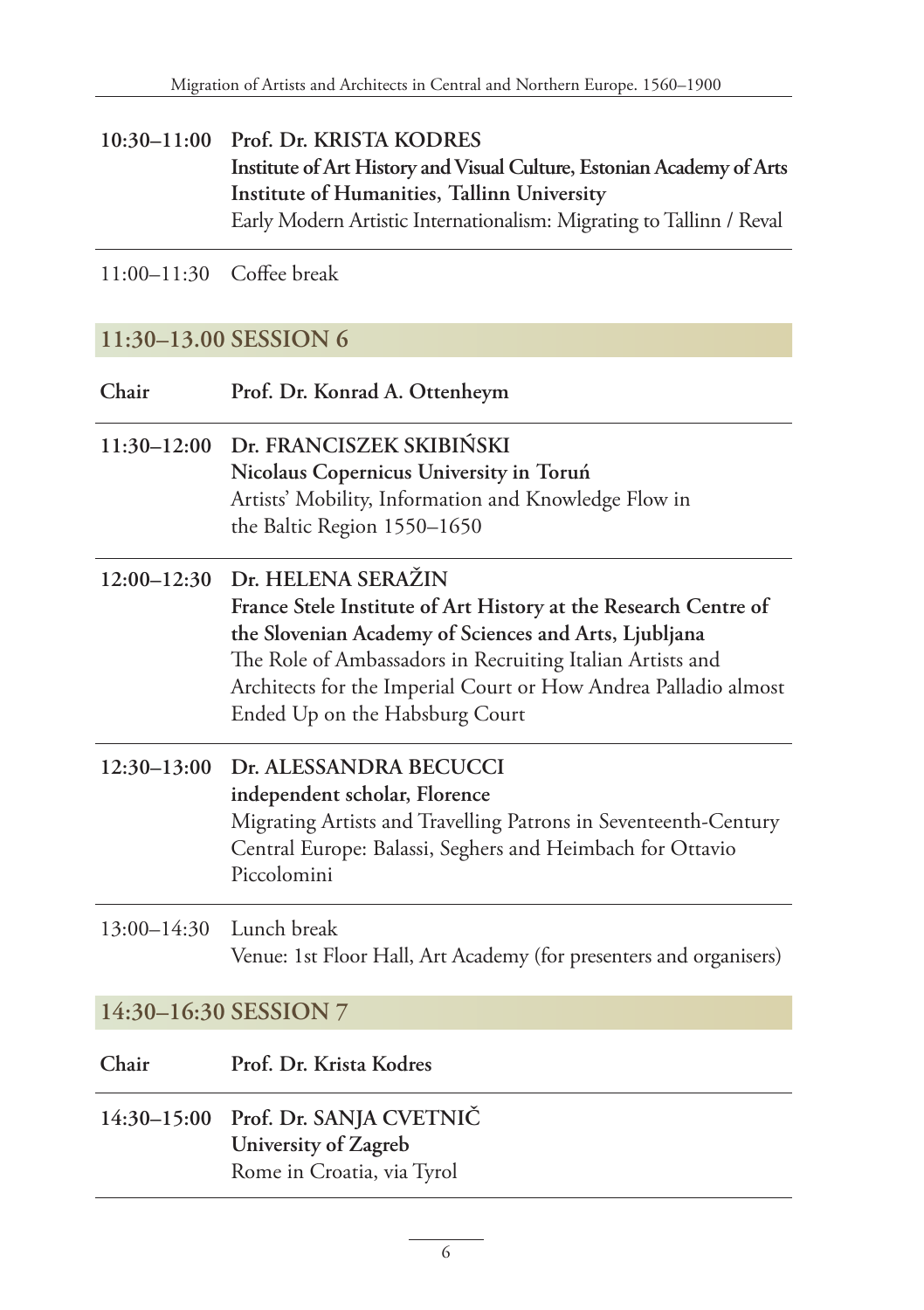### **15:00–15:30 Dr. RUTH SARGENT NOYES National Museum of Denmark, Novo Nordisk Fonden Postdoctoral Research Fellow** *Translatio* from the Roman Catacombs to the Northern Catholic Frontier: (Re)moving Relics and Migrating Art and Architecture between Italy and the Polish-Lithuanian Commonwealth, 17th–19th Centuries

### **15:30–16:00 Dr. JULIA TRINKERT Institut für Kunstgeschichte, Heinrich-Heine-Universität Düsseldorf**  The Architect and his Employer: Carl Gottlob Horn's Passive Mobility and its Significance for the Social Rise of Heinrich Carl von Schimmelmann

16:00–16:30 Coffee break

### **16:30–17:30 SESSION 8**

| Chair | Dr. Kristiāna Ābele |
|-------|---------------------|
|-------|---------------------|

| 16:30-17:00 Prof. Dr. EDUARDS KLAVIŅŠ                                                                                                                  |
|--------------------------------------------------------------------------------------------------------------------------------------------------------|
| Institute of Art History, Art Academy of Latvia                                                                                                        |
| Pragmatic Migration and Romantic Nomadism of Artists across<br>and from the Baltic Provinces of Russian Empire at the Beginning<br>of the 19th Century |
|                                                                                                                                                        |

### **17:00–17:30 Dr. IRENE (RENA) FATSEA School of Architecture-Eng., NTUA, Athens** Contrasting Approaches to Historicism: Greece as the Common topos of Expatriate Central European Architects in Modernity

### **17:30–18:00 Final discussion / Conclusion Moderator Dr. Anna Ancāne**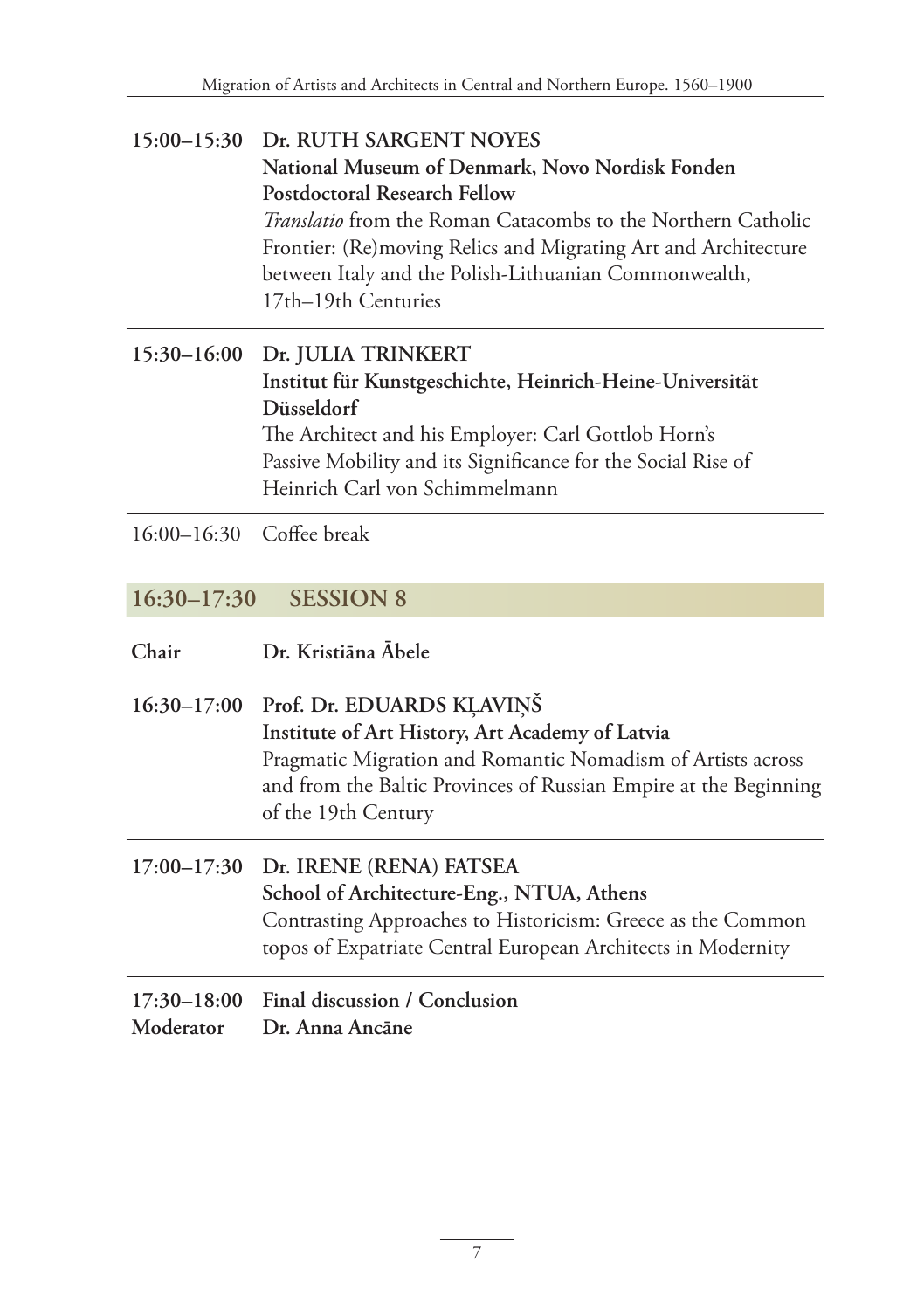### **Saturday, 28 September**

### **VISITING SESSION / WORKSHOP PRACTICE AT RUNDĀLE PALACE MUSEUM**

| 9:00<br>10:30   | Departure from the Art Academy of Latvia (by bus)<br>Arrival at Rundāle Palace                                                                                                                                                                                      |
|-----------------|---------------------------------------------------------------------------------------------------------------------------------------------------------------------------------------------------------------------------------------------------------------------|
| Venue:          | Study Room of the Rundale Palace Museum                                                                                                                                                                                                                             |
| $10:30 - 11:00$ | Welcome coffee                                                                                                                                                                                                                                                      |
| 11:00-11:30     | Address / presentation<br>Dr. LAURA LŪSE<br>Director of Rundale Palace Museum<br>How to Build a Palace on Empty Grounds? Migration of<br>Craftsmen and Artists During the Construction<br>of Rundāle Palace                                                         |
| 11:30-12:30     | Workshop / panel discussion<br>on innovative research methods of the issues on artistic<br>migration in the light of cooperation among scientific<br>institutes, museums and universities. Planning of new<br>initiatives for future research and building networks |
| Moderation:     | Panel participants: Prof. Dr. Krista Kodres, Prof. Dr. Konrad A. Ottenheym,<br>Prof. Dr. Hans J. van Miegroet, Prof. Dr. Andris Teikmanis<br>Dr. Aleksandra Lipińska                                                                                                |
| $13:00 - 14:30$ | Guided tour of the Rundale Palace                                                                                                                                                                                                                                   |
| $14:30 - 16:30$ | Lunch at the "Restaurant in Rundale Palace"                                                                                                                                                                                                                         |
| $16:30 - 17:30$ | Visit to the Rundale Palace Park                                                                                                                                                                                                                                    |
| 18:00           | Departure to Riga                                                                                                                                                                                                                                                   |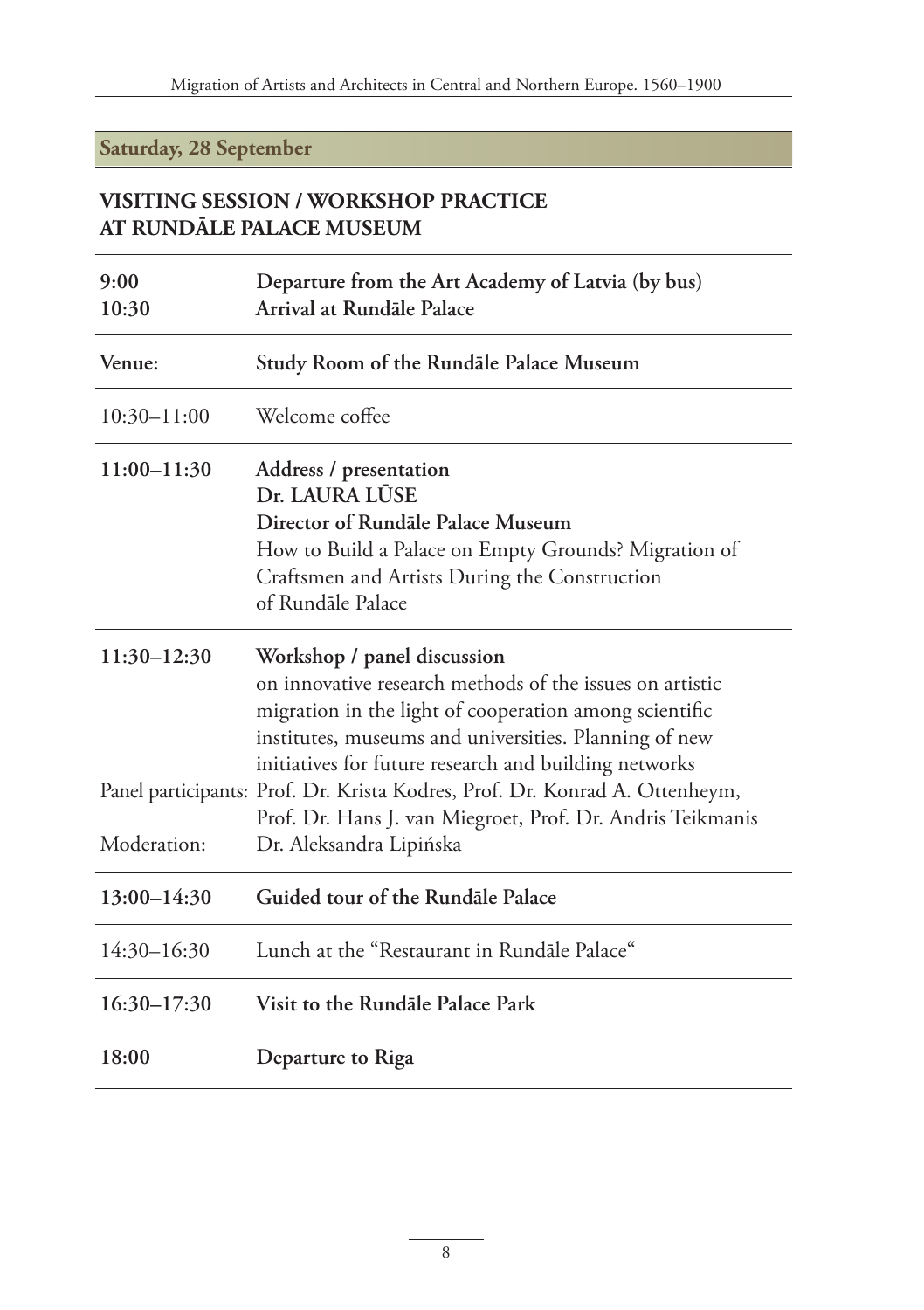# **INTRODUCTION**

The aim of the conference is to explore research and interpretative problems of the intertwined processes of art and historical migration of artists and architects in Central and Northern Europe. Still in recent past, these processes were studied by some national institutions of art and culture as either local and individual cases or a secondary issue in the context of other thematic researches, not as a Europe-wide phenomenon of a certain epoch. In the last decades, in-depth studies of artists' and architects' migration in Central and Northern Europe during the early modern period have emerged. Activities and significance of so far little-known artists and workshops have been recognised, replacing a narrow, local view with wider contextual approaches. Building a broader, interconnected informational network creates an additional instrument for art-historical exploration that allows seeing cultural processes of a particular epoch from an expanded perspective and obtaining new conclusions from various aspects.

The conference will focus on a broad spectrum of topics related to the artistic and architectural heritage of the modern period, its masters, consumers, cultural agents as well as routes of export and trade of cultural goods. Especially welcome are latest studies and conclusions about the art market and export of the period, structure and capacity of masters' workshops, artists' migration routes and models in the European context.

> Dr. Anna Ancāne, Institute of Art History, Art Academy of Latvia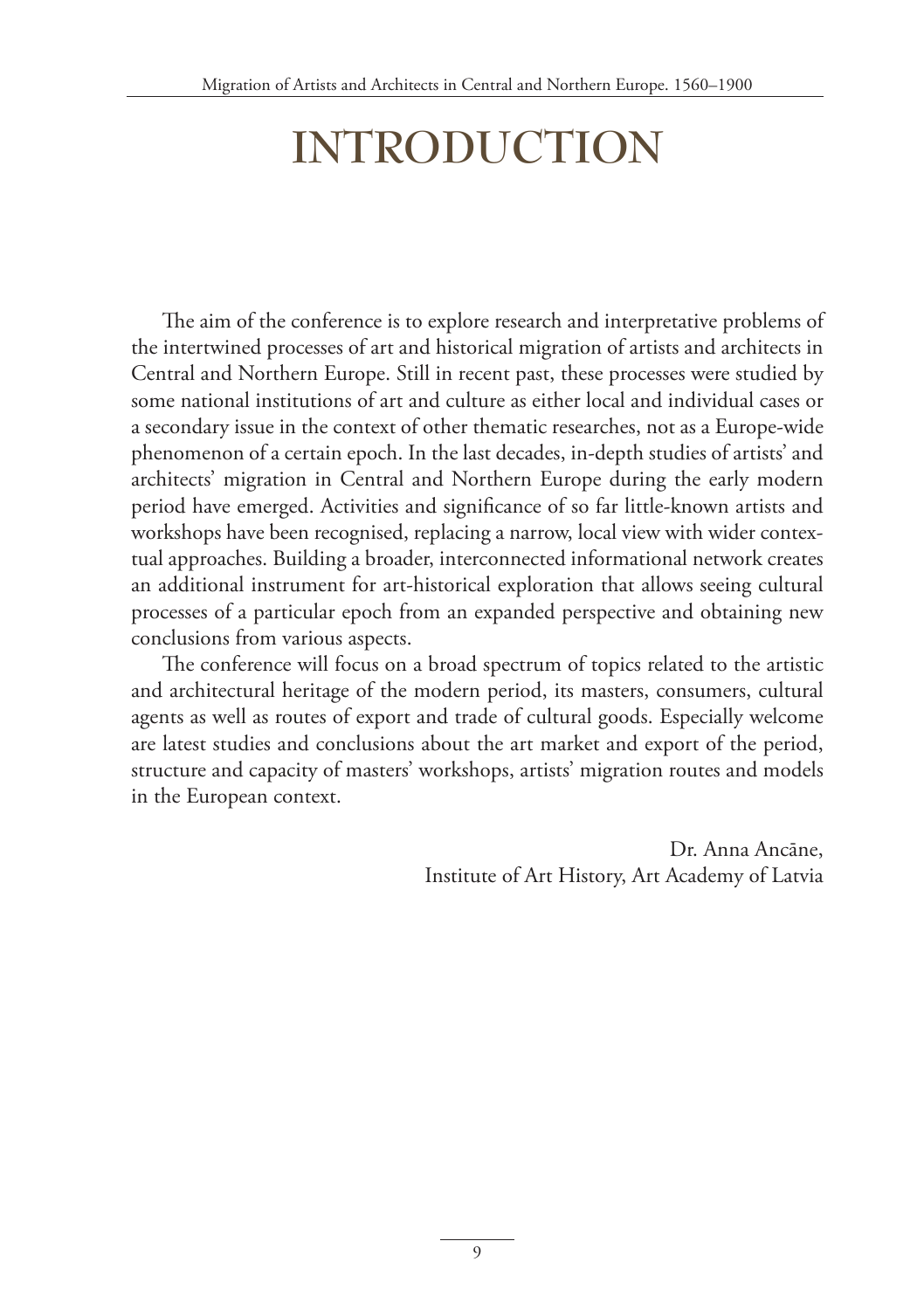# **NETHERLANDISH ARCHITECTURE AS AN EXPORT PRODUCT IN EARLY MODERN EUROPE Mechanisms of Diffusion of Artists and Architectural Ideas in Northern and Central Europe**

**Prof. Dr. Konrad A. Ottenheym** University of Utrecht

#### **Keynote lecture**

This lecture focuses on the diffusion of architectural inventions from the Low Countries to other parts of Europe, especially to the Baltic region and Scandinavia, from the late 15th until the end of the 17th century. Multiple pathways connected the architecture of the Low Countries with the world and various mechanisms of transmission can be discerned, such as the migration of building masters and sculptors who worked as architects abroad, networks of foreign patrons inviting Netherlandish artists, printed models and the role of foreign architects who visited the Low Countries for professional reasons. In this paper I will discuss why experts from the Low Countries were called upon and what made them successful abroad. Were their design skills merely a spinoff of other, more important arts such as hydraulic engineering and fortification? Or did Netherlandish architecture possess particularly compelling traits that could also be studied by foreign architects? Did the attraction lie in qualities that were explicitly perceived as 'Netherlandish'? Or were the Netherlandish examples regarded as favourite models of an international architectural style desired by the rulers, nobility, and civic authorities who sought to keep up appearances among their peers?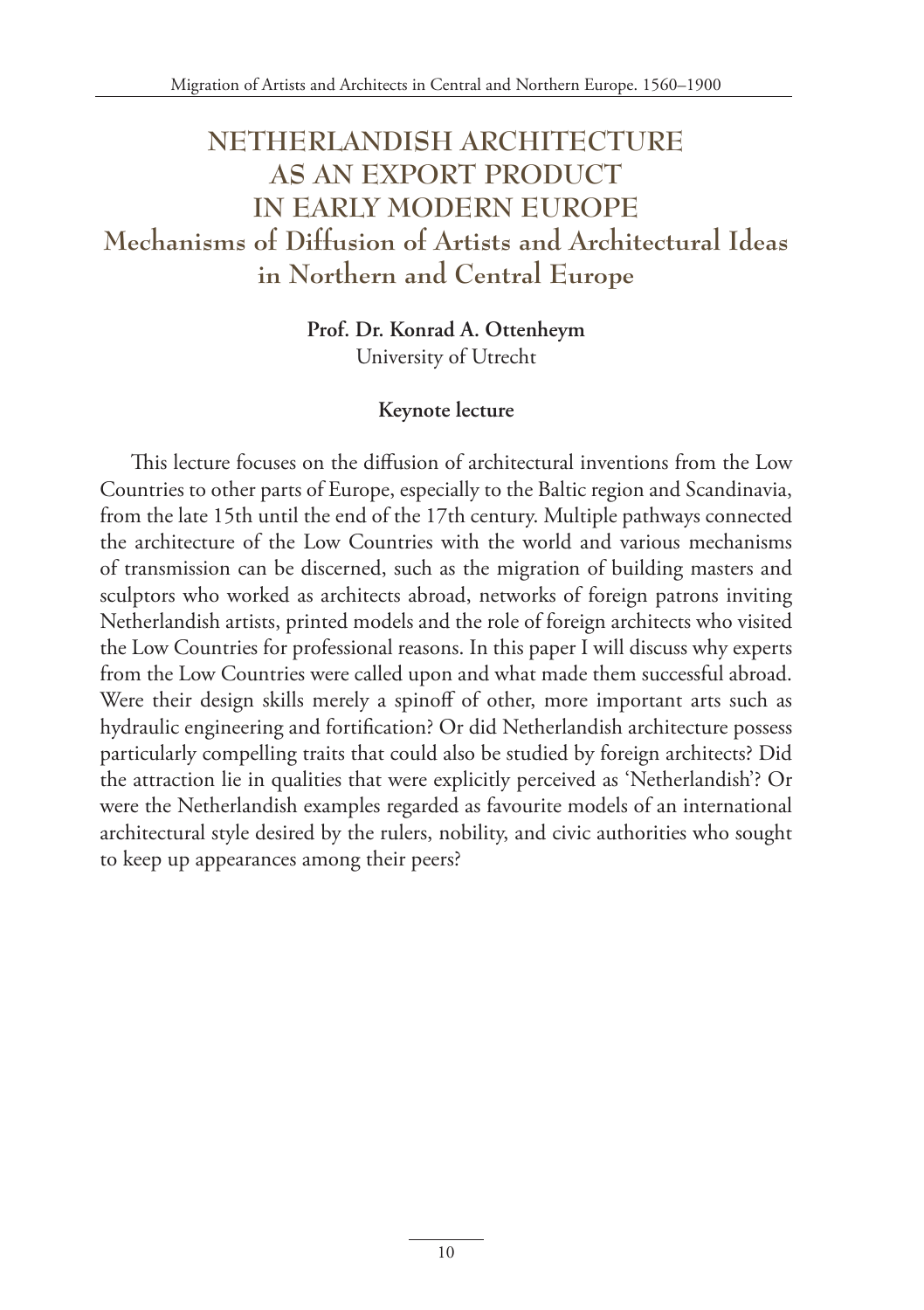# **SUCCESSES AND FAILURES: ARTISTS AND ARCHITECTS FROM THE LOW COUNTRIES BECOMING WEALTHY IN CENTRAL AND NORTHERN EUROPE**

#### **Dr. Juliette Roding** Leiden University

Thanks to the Gerson Digital Project at the Netherlands Institute of Art History (RKD) in The Hague, we get more and more insight into the migration patterns of artists and architects from the Low Countries in the period 1550–1800. So far, most attention has been paid to the output and impact of these people abroad.

In this paper, however, I would like to address the more socio-economic aspects of those who chose to settle themselves abroad, to get insight in successes and failures. I will take in account f. e. marriage and family policy, networks within and outside artistic circles, side-jobs (saw-mills, quarries, factories, mining), the housing situation of the artists and architects (including furniture etc.), and their collections of works of art, books and prints.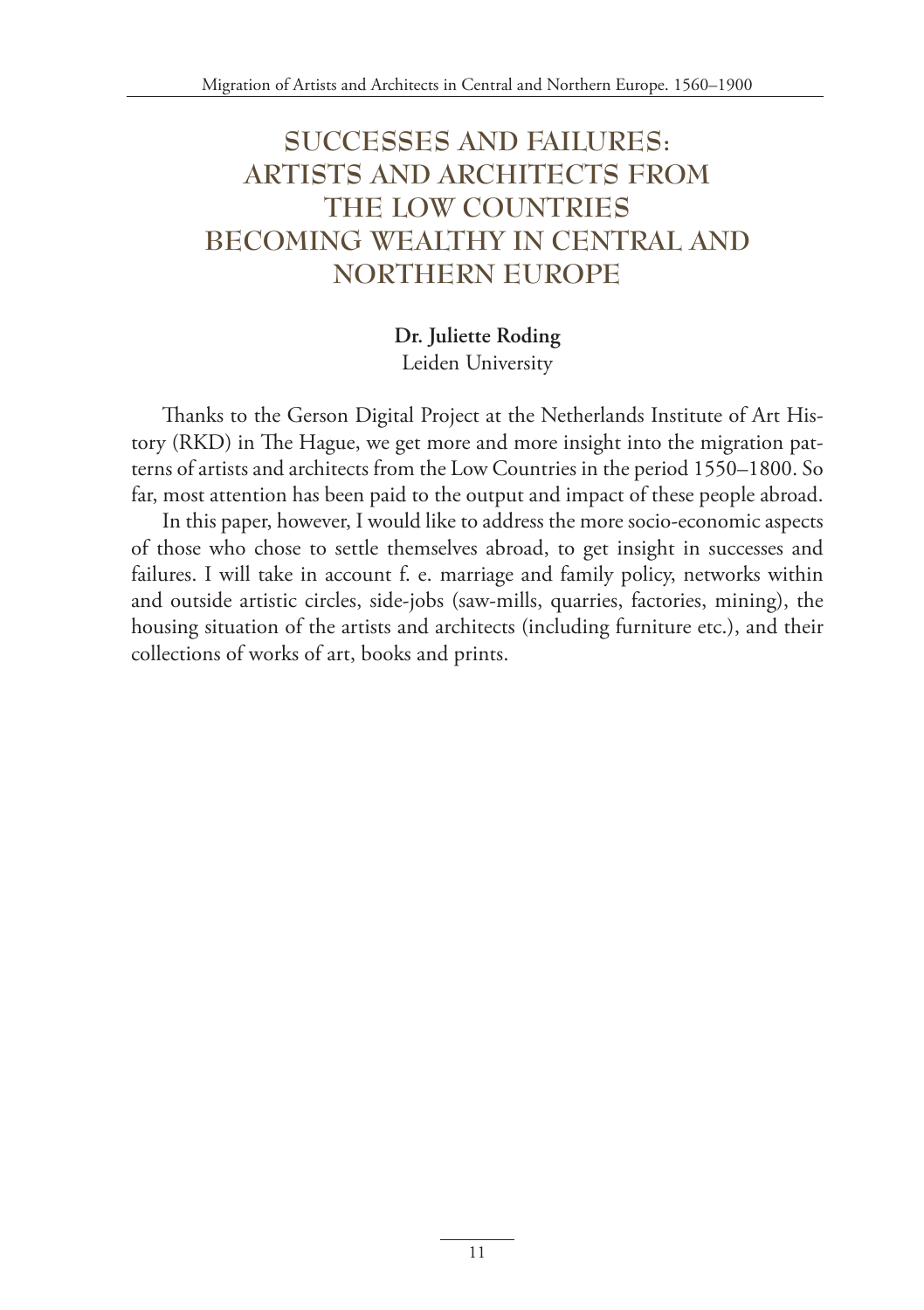# **TWO STEPS FORWARD, ONE STEP BACK – THE PRE-MIGRATIONAL PHASE AND ITS IMPACT ON ARTISTS' MIGRATION HISTORIES**

#### **Dr. Kathrin Wagner** Liverpool Hope University

Art historical research on artists and their migration histories often focuses on individual experiences. In order to capture trends and tendencies of movement and migration, I developed the Artist-Migration-Model (2017).1 Drawing on different migration theories from the social sciences, e. g. Rudolf Heberle's *Typologies of Migration* (1972), I designed this model particularly for the analysis of the movement of artists, sculptors and architects in the early modern period. Three different phases constitute the movement: the pre-migrational phase, the act of migration and the post-migrational phase.

In my paper, I will focus on the pre-migrational phase, which is either of a voluntary, half-voluntary or coerced nature. The understanding of this precondition is particularly important as it often affects the act of migration itself and how it is conducted (direct or indirect, circular or one-way). An insight into the motivation of artists to leave their original places of residence is also paramount for the understanding of retention in the new place of residence. The majority of artists predating the Industrial Revolution left on a voluntary basis. They were either attracted by a new patron or employer or sent by a commissioner at home to receive training. Some chose to live and work in a new place of their choice that was a hotspot of the contemporary art scene. Coerced migration among early modern artists is comparably rare, and was often a consequence of political and/or religious persecution.

In the form of case studies, I will analyse various early modern artists and their migration histories, by focusing particularly on the pre-migrational phase. These include prominent examples of migrant artists, such as Hans Holbein the Younger and Rosso Fiorentino, and less researched migration histories such as those of Gualter Reynoldes and Charles Philippe Dieussart.

 <sup>1</sup> Wagner, K. (2017). The Migrant Artist in Early Modern Times. In: Wagner, K.; David, J. and Klemencic, M. *Artists and Migration 1400–1850. Britain, Europe and beyond*. Newcastle-upon-Tyne: Cambridge Scholars Publishing, pp. 2–20.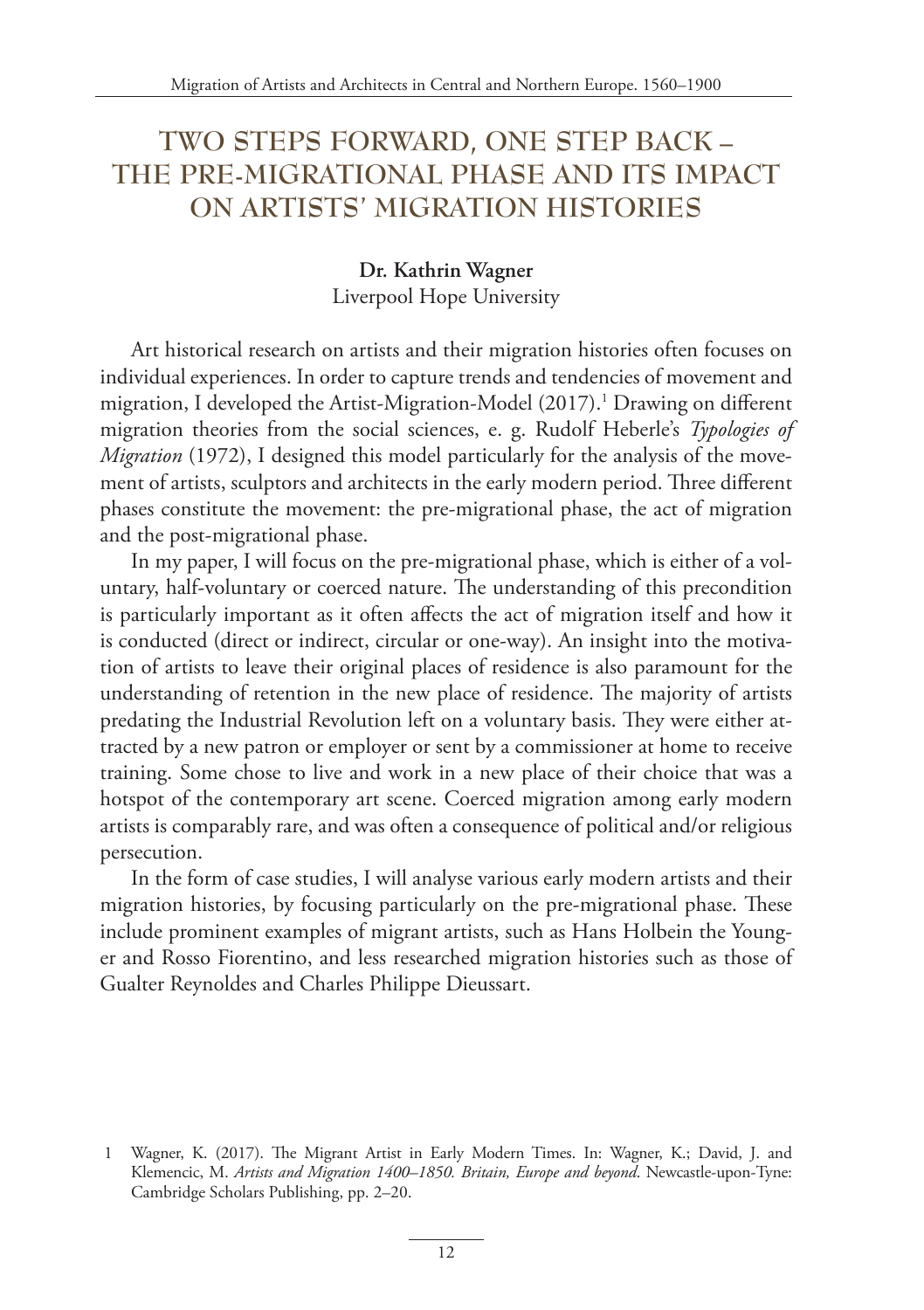# **SCULPTORS JAKOB EGEN, AUGUSTIN VAN OYEN AND MARTIN CHRISTIAN PETERSON. LAST NETHERLANDISH AND DANISH IMMIGRANTS IN THE POLISH-LITHUANIAN COMMONWEALTH?**

#### **Dr. Michal Wardzyński**

Art History Institute, Warsaw University

Previous studies on early-modern Netherlandish sculpture and sculptors in the former Polish-Lithuanian Commonwealth focused on the Mechelse van den Block / Blocke / family and city artistic *milieu* in Danzig exclusively. In contrary to architects and military engineers, their widely-understood role in a stylistic and formal development of small-scale architecture and statuary sculpture in the late-Mannerist period there (ca 1610–1650) remains underestimated. Newly discovered archival sources let us accept the fact of their declining presence and activity out of Royal and Ducal Prussia. Dutch and Flemish masters had to step numerous German-speaking artists aside, dealing still the most prestigious orders with Italians from the royal court as well as three historic capital cities: Cracow, Warsaw and Vilnius.

Three of them deserve a special attention: builder-stonemasons' guild master Jakob Egen in Cracow, Lesser Poland (1605–1620 noticed), talented statuary sculptor Augustin van Oyen of Utrecht (?) in Checiny (Lesser Poland, former Sandomierz voievodship, 1616–1655 mentioned) and Martin Christian Peterson of Copenhagen in Cracow (1645–1665 listed). The first of them belonged probably to the Dutch artistic van Egen family of Mechelen widely represented in Denmark as well as in the Baltic region. His *oeuvre* still remains unclear, however there are some Netherlandish epitaphs and commemorative plaques of the time possibly linked to this master. Van Oyen deserves a monograph, first of all because of his high skilled and precise figurative work (bas-relief portratis) in alabaster from Podolya (today: Ukraine) together with a primary reception of the Amsterdam Crispijn de Passe graphic series. Peterson seems to be the last Northern-European mannerist sculptor settled in Cracow and he played a crucial role in a dissemination of the Dutch *Kwabornament* as well as German *Knorpelwerk* decorative forms there. It is worth mentioning that all of them practiced with 'black marble' of Dębnik near Cracow, which was used during the 17th century as a regional replacement material for the black Mosan compact limestones of Dinant and Namur. The tricolor (black-red-white / whitish) gamut of materials op *Nederlandse manier* was one of recognizable features of their works too.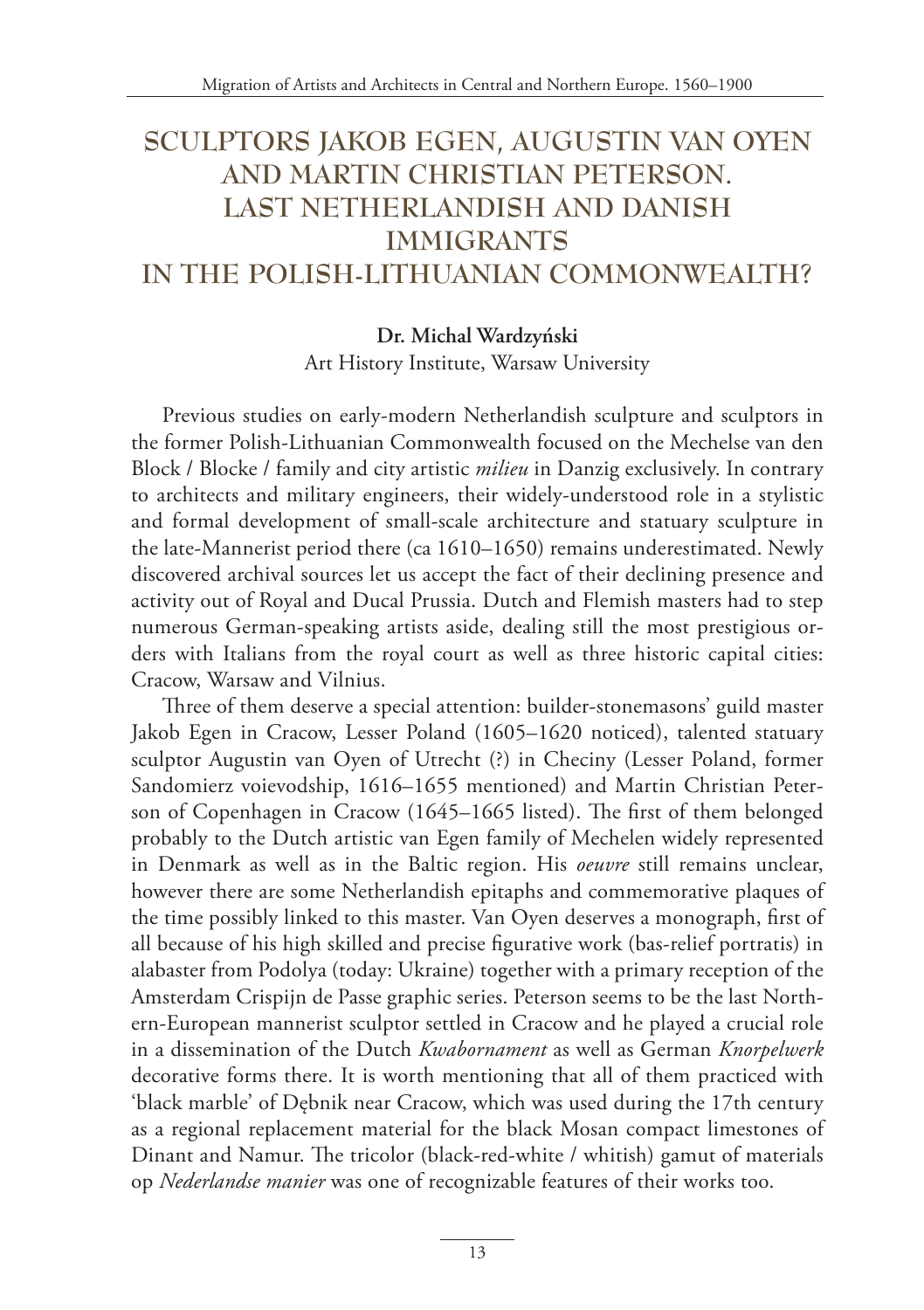The paper presents the newest stage of research on biographies and *oeuvres* of these three masters, containing a general reflection upon the presence and artistic activity of Flemish, Dutch and Northern-European masters in the Polish-Lithuanian Commonwealth during the reign of the Swedish Vasa dynasty. Its highlight point concerned a Warsaw royal commission of 1637 for court and garden statues referred to Adriaen de Vries who stayed in Prague during this time. Sculptures robbed by Swedes in 1655–1657 are preserved in Stockholm and other local aristocratic collections.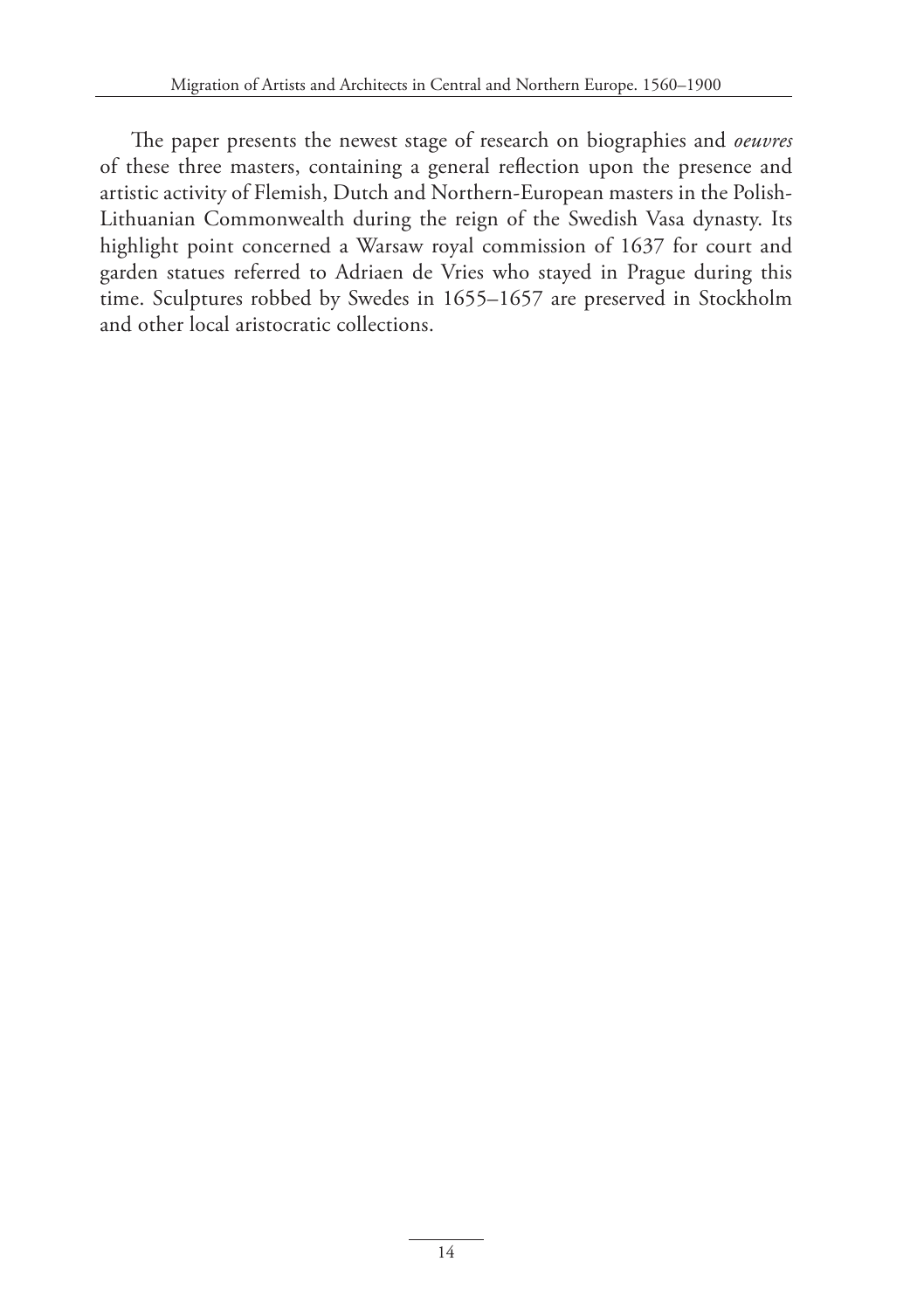### **A QUELLINUS IN SCANDINAVIA: THOMAS QUELLINUS (1661 – ca. 1709) AND HIS ARTISTIC PRODUCTION IN DENMARK**

#### **Wendy Frère** Université libre de Bruxelles

One of the most prolific families of sculptors in the Low Countries during the 17th century is the Quellinus family. Rooted in Antwerp, where they had a thriving workshop, the Quellinus received many commissions both from within the Low Countries as well as outside and in this way rapidly gained fame throughout Europe. Besides the Antwerp workshop members of the Quellinus dynasty set up flourishing workshops in the Netherlands, Denmark and England. The artistic richness and diversity of the family is witnessed from the fact that they counted among their ranks no less than ten artists, sculptors as well as painters and engravers.

In 1687 Artus Quellinus the Younger (1625–1700) accepted an order from a Danish noblewoman, the Countess of Schack. She ordered him to sculpt an epitaph for her in the Trinity Church in Copenhagen. As he was unable to travel to Denmark himself for the shipping and assembling of the monument, Artus sent his son Thomas Quellinus (1661 – ca. 1709) to Denmark, who arrived in Copenhagen in June 1689. The Schack monument rapidly gained fame for the Quellinus in Denmark and Thomas decided to settle in the Danish Kingdom to build out his own workshop. During his Danish period, Thomas received many important orders, mainly from Danish noblemen. He managed a booming workshop with several assistants and oversaw the acquisition of marble from the Low Countries, thus traveling a lot between Copenhagen and the Belgian city of Namur, passing via Antwerp, where he discovered new Flemish trends and consequently introduced them in his own works back in Denmark.

Though scholarship has increasingly studied, over the past decades, the artistic contacts and exchanges between the southern Low Countries and Scandinavia, the presence of the Quellinus in Denmark has never attracted broad interest, despite the profound impact these Flemish sculptors had on Danish art. This paper tries to address this lack of scholarly interest. Specifically, I will analyse, first, the origin of the contacts between the Quellinus and the Danish artistic scene and, second, the artistic production of Thomas Quellinus in Denmark, in order to gauge his influence on Danish (and German) sculpture. Via two or three well-chosen case studies, my paper will determine how Thomas combined Flemish traditions with Danish ones and how his works were received and regarded in Denmark.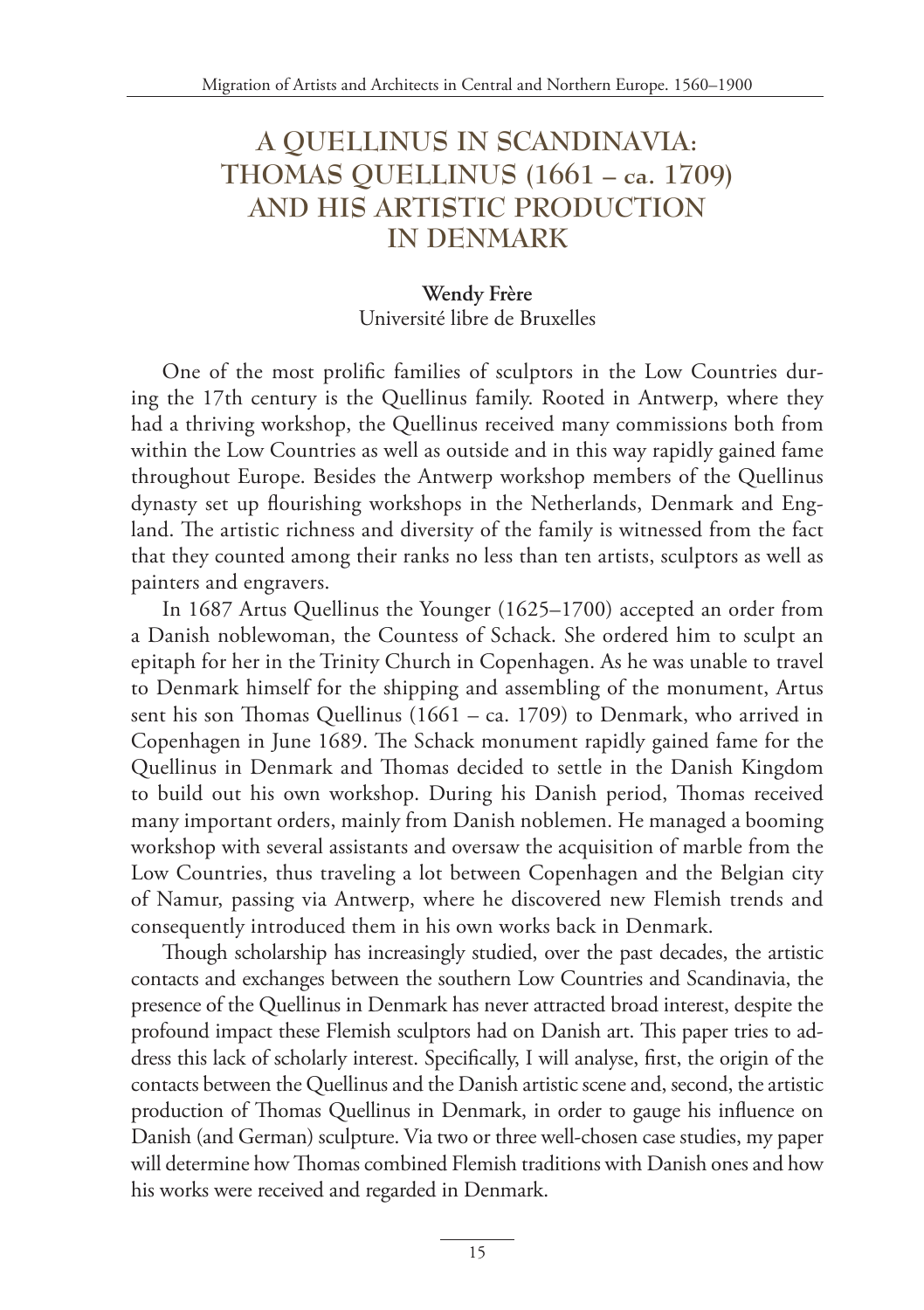# **FROM NUREMBERG TO BRESLAU AND THE OTHER WAY AROUND – ARTISTS' MIGRATIONS BETWEEN FRANCONIA AND SILESIA IN THE 16TH AND THE 17TH CENTURY**

#### **Dr. Agnieszka Patała**

Institute of Art History, University of Wrocław

Commercial relations between Franconia and Silesia were established not later than in the 13th century. The encounters of merchants representing those regions, especially from Nuremberg and Breslau, during the fairs organised all over the Europe, were gradually followed by migrations of people and goods between these two territories. This phenomenon achieved substantial growth especially in the 15th and the 16th century; it lasted, however, over the whole early modern period. Through the first decade of the 16th century more than eighty merchants, intellectuals and clergymen originating from the capital of Franconia decided to visit Breslau and settle here down, usually for a lifetime. Especially the tradesmen, becoming independent from their Nuremberg employers by starting their own businesses in Silesia, marrying into local families and obtaining Breslau citizenship, penetrated the local elite and held city council seats without, however, loosing contact with their hometown. In consequence, the interiors of the most prestigious Breslau churches were filled with objects executed in Nuremberg's workshops, including paintings, retables and goldsmiths' wares. It was also Hans Pleydenwurff himself, the most important Nuremberg painter before Albrecht Dürer, who came to Breslau in 1462 to mount his polyptych in the St. Elisabeth's Church.

The vast number of networks – especially commercial, family, ecclesiastical and monastery ties linking Nuremberg and Breslau – which in the Middle Ages determined and facilitated artistic exchange between these two cities, laid the foundations for the continuation of this process in the following centuries. The main aim of this paper is to present how those networks evolved in the 16th and 17th century, influencing (promoting or interfering) the migration of artists between Silesia and Franconia at that time. What is more, it aims to present the impact of these relationships and migrations on the early modern Silesian art, which, regarded sometimes as 'peripheral', absorbed particular stylistic and iconographical 'innovations' typical for the art of Nuremberg. Finally, it will focus on the factors and hypothetical reasons of gradual decline in interest about Franconian art that could be observed in Silesia in the 17th century.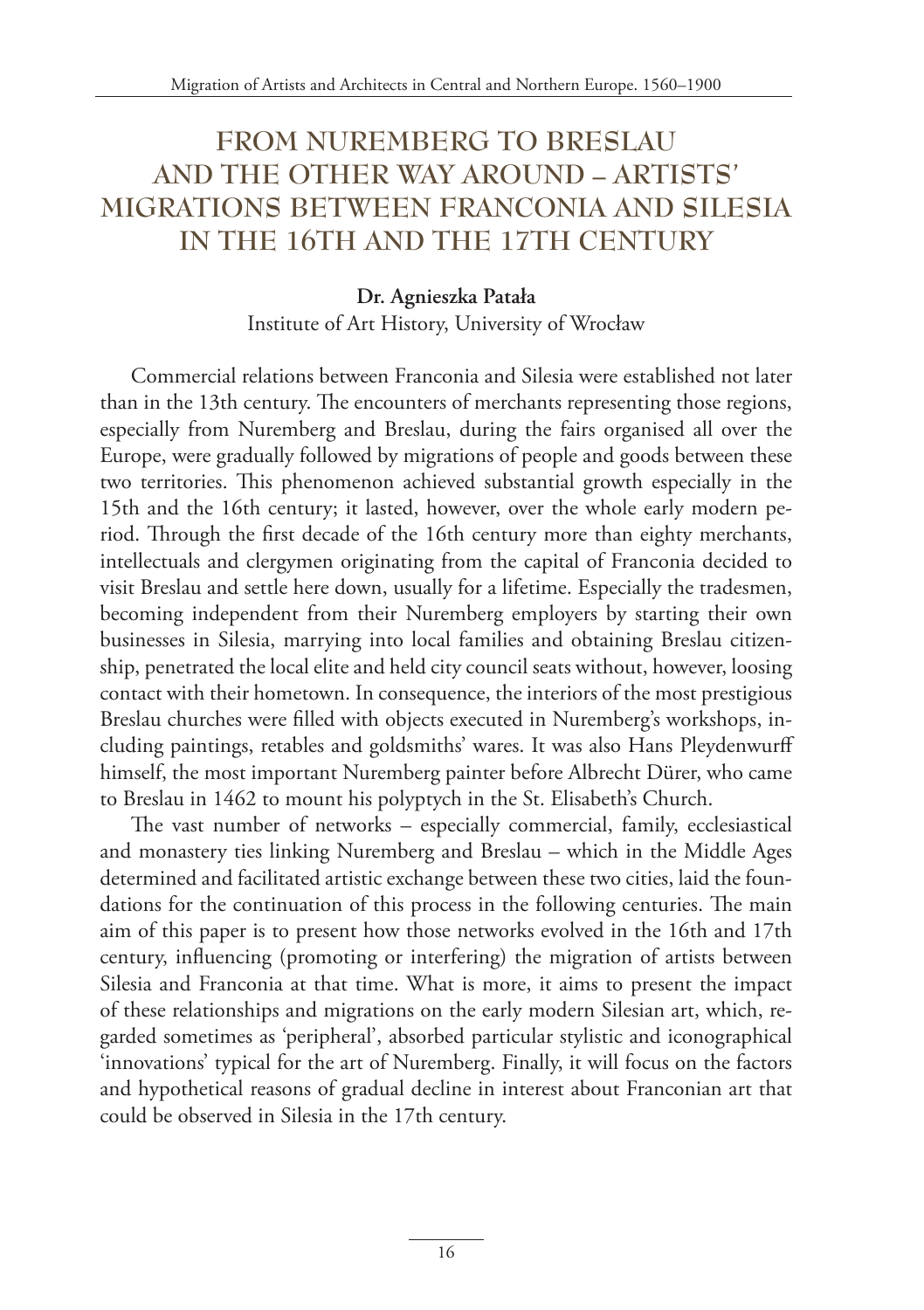# **COLLECTIVE AUTHORSHIP. REFLECTIONS ON THE BENEFIT OF HISTORICAL NETWORK RESEARCH AND GIS FOR ART HISTORICAL PURPOSE**

### **Torsten Veit**

University of Greifswald

In my PhD project I concentrate on networks of stucco workers from Upper Bavaria in the Baltic Sea Region during the 18th century. The stucco worker Johann Michael Graff, who worked in Berlin, Courland, Livland and Poland between 1763 and 1796, is the focal point of my research. To recreate the early years of his career means to show as an example how cultural transfer might have happened in the Rococo period.

It is difficult to find similarities in his way of working, because on the one hand many works are destroyed and on the other hand it is not clear how much self-realization was allowed. For Berlin and Warsaw it is proved that the stucco workers were given sketches to work after with just few modifications.

That is why it was interesting to recreate his family relations for a microlevel consideration of coworker connections and other relations that can prove his development and to map them. It was i. e. interesting to see that Graff was the neighbour of Johann Michael Merck, a well-known stucco worker in Berlin who worked in Sanssouci Palace.

Further a dataset was created to visualize the entire dissemination of Wessobrunn works in Europe from 1600 to 1800 as a macro-level consideration. Over 800 locations were implemented. As a result stands an interactive map. It is searchable and serves as a digital source for further argumentations. It was possible to visualize i. e. that after the Great Northern War the Wessobrunns emerged for the first time in the Baltic Sea Region.

The last step was to combine both visualization and argumentation. There were up to twenty persons working in Prussia and at other places in the Baltic Sea Region which can be put in relation to Upper Bavaria. With the combination it was possible to comprehend that these workers had strong relations in the home village and maybe therefore moved together.

At the conference I would like to present my visualizations and argumentations. It should serve as an example how to use the digital to generate explicit data out of implicit information and with this increase the benefit and value of art historical research.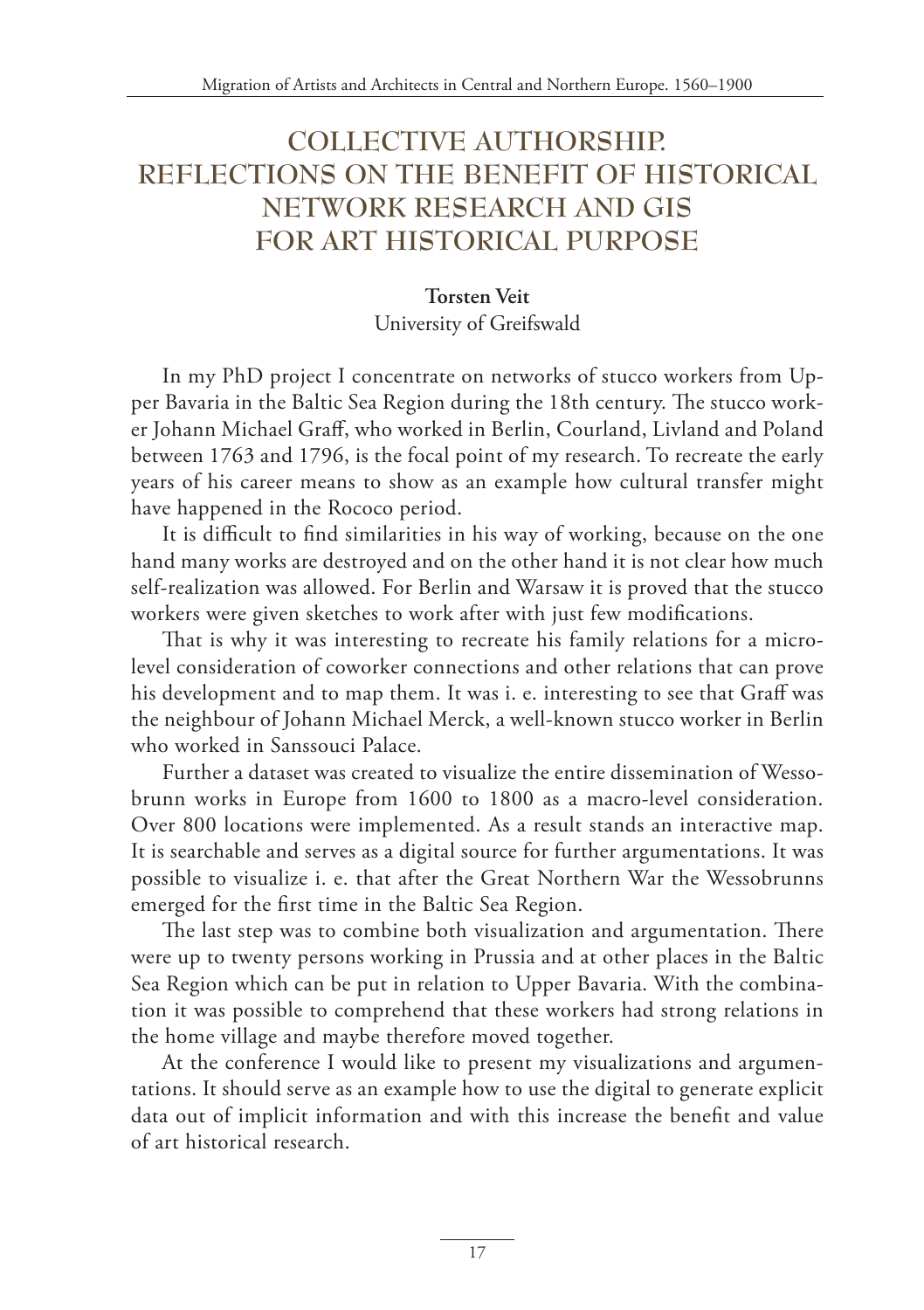# **TRANSFER OF NEW MODELS IN RIGA ARCHITECTURE AND SCULPTURAL DÉCOR IN THE 1750S–60S A Travelling Architect in Military Service Johann Friedrich Oettinger and Immigrant Sculptor Jacob Ernst Meyer**

**Dr. Anna Ancāne**  Institute of Art History, Art Academy of Latvia

In the first half of the 18th century, the demand for skilled architects and sculptors increased and the influx of immigrant artists fostered the introduction of new stylistic influences in Riga's architecture. The most significant building enterprise was the construction of a new town hall (1750–1765) to the design of military engineer, architect and cartographer Johann Friedrich Oettinger.

Oettinger was trained in Württemberg by Italian architect Donato Giuseppe Frisoni, while in the beginning of his independent career, 1738–1745, he worked in the service of King Christian VI of Denmark. Oettinger's interior designs from that period point to the late South German Baroque tradition. In 1746 he went to Russia, where he was appointed commander of the Riga Corps of Engineers and proved his architect's qualifications: the design for the Town Hall was an innovative solution for Riga, demonstrating a French-inspired Classicist style with late Baroque and Rococo elements. The decor of the pediment (1755) is considered to be the earliest example of the Rococo ornamentation in Riga. The interior of the Town Hall was decorated by Jacob Ernst Meyer, the leading sculptor and stucco master in Riga. He came from Danzig in 1761 and settled in Riga for good. Meyer's work is the most significant example of Rococo ornamentation in the decorative finish of Riga's residential and public buildings in the 1760s. One of the few examples of representative late Baroque and Rococo residences of the new type, hypothetically related to Oettinger and Meyer, is the house of Otto Hermann von Vietinghoff in Riga.

Oettinger's and Meyer's roles in Riga's artistic life illustrate two distinct cases of artist migration, driven by social, political and subjective factors. Oettinger's route is geographically variable, linked to military service and royal commissions. In contrast, the example of Meyer demonstrates a deliberate and successful assimilation in the local milieu. In both cases, Riga provides a welcoming creative environment for newcomers and becomes a crossroads of modern artistic ideas, promoting the transfer of new models of late Baroque and Rococo art that marked the beginning of a new stylistic phase in Riga's architecture.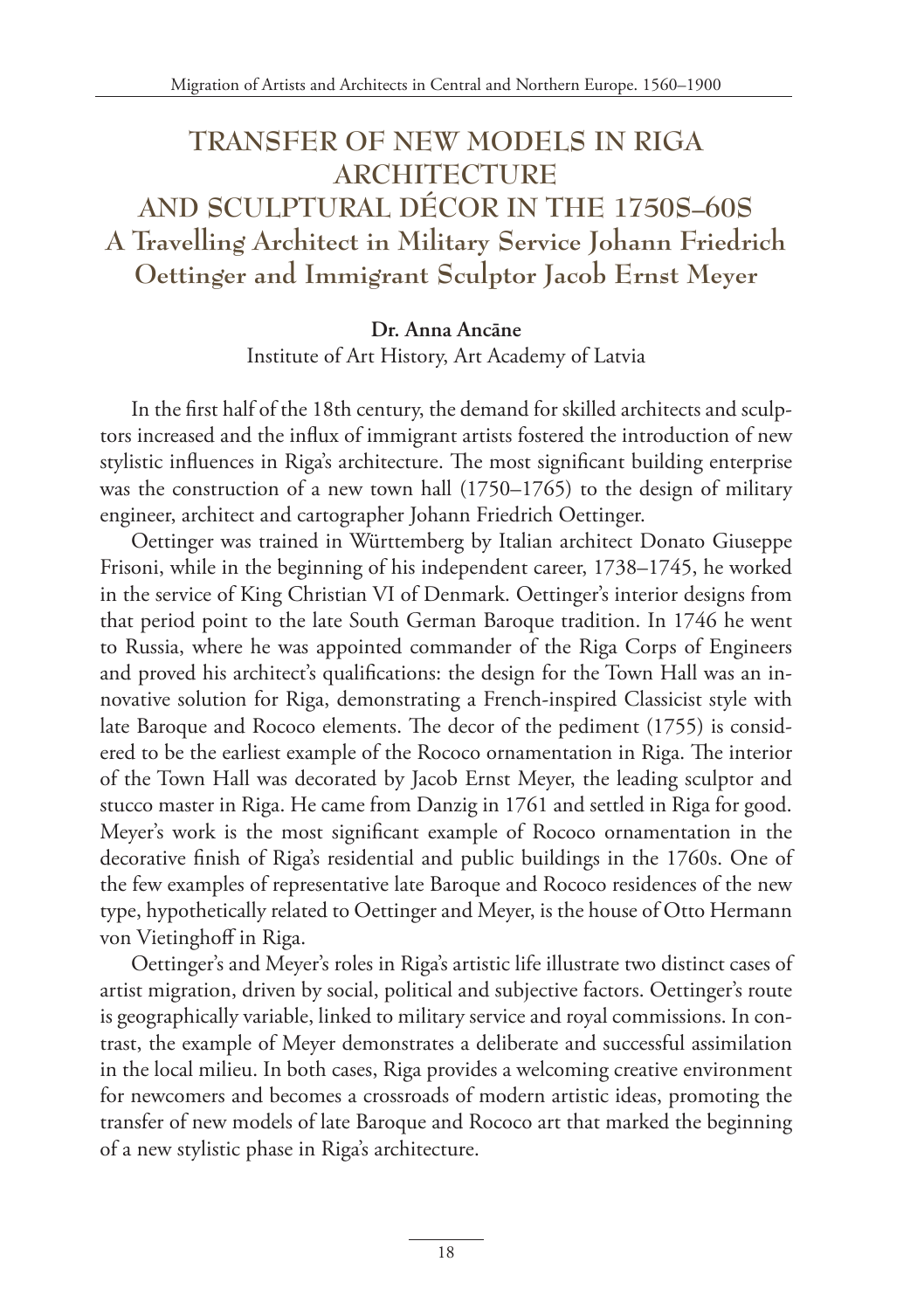# **RESEARCHING MIGRATION ACCORDING TO THE DICTIONARY OF LITHUANIAN ARTISTS**

### **Dr. Aistė Paliušytė** Lithuanian Culture Research Institute, Vilnius

Biography collections have been used multiple times in the research of historical migration processes. However, the data from some Central European regions has not been assessed from this perspective and has not been integrated into the studies of transregional migration. One of such regions is the Grand Duchy of Lithuania (hereinafter referred to as the GDL). The paper seeks to evaluate artist migration in the aforementioned region based on the biographies published in the first volume of the Dictionary of Lithuanian Artists (Vilnius, 2005), containing information about ca. 900 artists of the GDL in the period from the 16th century until the Third Partition of the Polish-Lithuanian Commonwealth in 1795. This is the most significant and the largest collection of data about the artists of the GDL. The dictionary's data has been included, to a very small extent, in transregional biographical data collections, such as the multi-volume publication *Allgemeines Künstlerlexikon* (De Gruyter Saur).

The paper describes the content of the Dictionary of Lithuanian Artists and examines how its data can be used to explain migration processes. The sources introduced in the book have been collected from financial and legal documents, correspondence, etc. There is a relative scarcity of surviving serial sources that are important in the assessment of migration. One of such rare examples is 18th century Vilnius Magistrate documents that specify the city's new residents who arrived from other regions. The dictionary used heterogeneous sources, and their fragmented nature restricts quantitative assessment of migration processes; however, recurrent phenomena make it possible to identify the characteristic tendencies of the region. In the study of migration, the most important data concerns the artists' places of origin and locations of their activity. The dictionary presents information about the migration circumstances and the incoming artists' integration in the region: data is published on relationships between the artists and the clients, collaborations with other masters, memberships in religious communities and institutions.

The information provided in the dictionary unveils the migration models of the early modern period that manifested in the GDL, the mobility of the incoming artists within the region, and the factors that encouraged it.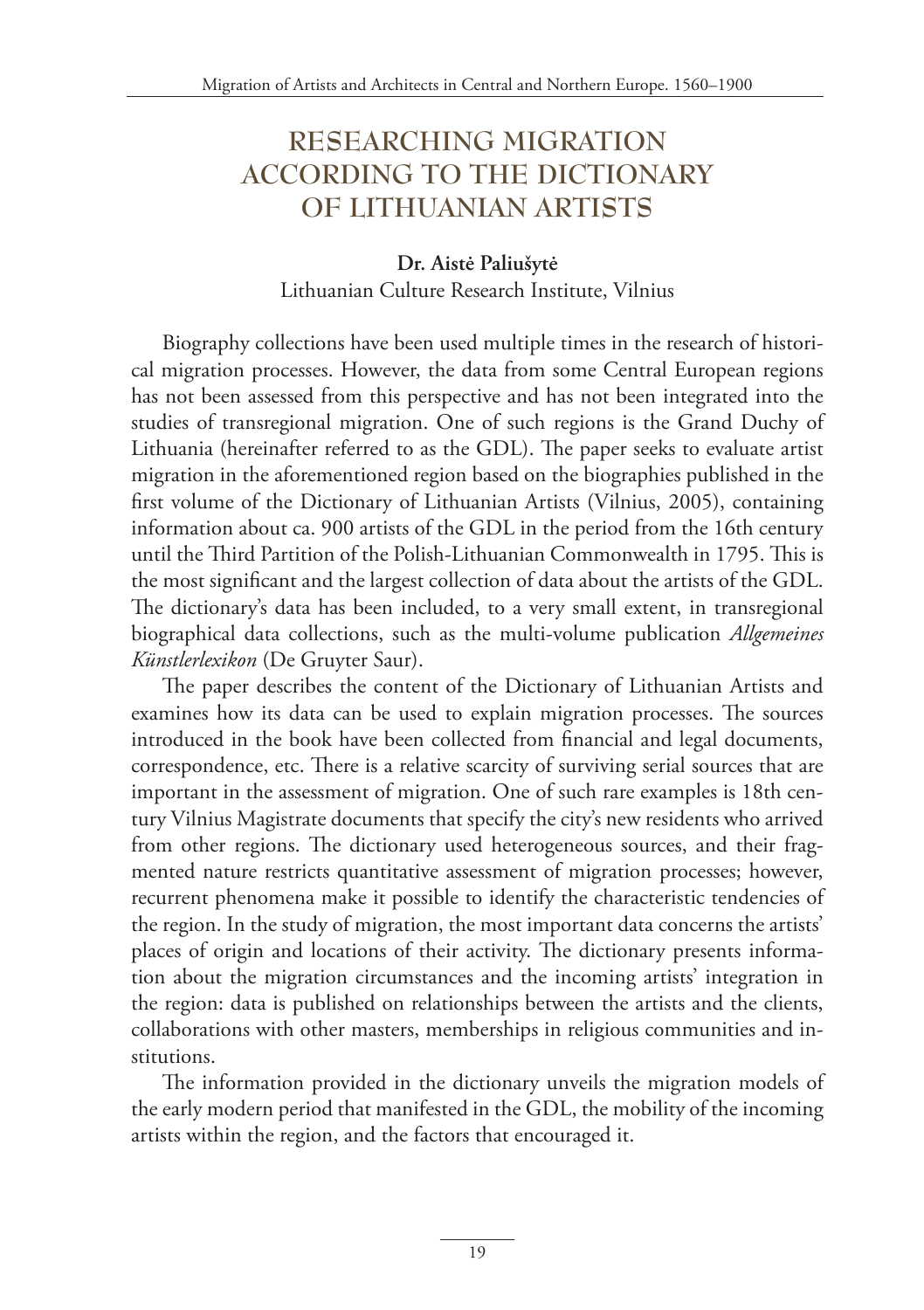# **MAPPING ARTISTS AND ARTIST MIGRATIONS WITH IMPERFECT DATA**

#### **Prof. Dr. Hans J. van Miegroet** Duke University, Duke Art, Law & Markets Initiative / Art History & Visual Studies

This study is based on the DALMI database, which includes a reliable count of the aggregate of Mechelen artist numbers (N=1473), their active periods, commercial / dealer networks, migration patterns and destinations that goes beyond anything before attempted. Mechelen was a significant, but understudied South Netherlandish art production complex in the early modern period. Large aggregates of Mechelen paintings, at times more than 10,000 per year, were produced for export throughout Europe and the Americas between 1540 and 1680. In addition, a noticeable artist migration started as early as 1540. Antwerp emerged as the first stop destination from 1540 to 1700, followed by final destinations, such as (1) Amsterdam, (2) Delft and (3) Brussels. In the second half of the sixteenth century, Mechelen artists began to move to Delft from 1566 until 1613, and to Amsterdam until 1690. Surprisingly, Delft (and not Haarlem or Frankenthal) was chosen by a significant number of so-called water painters (19), who, because they used a water-based medium, could easily be employed in the tapestry industry, especially, since there was a well-documented shortage of cartoon painters, which had created a production bottleneck for the Delft weavers.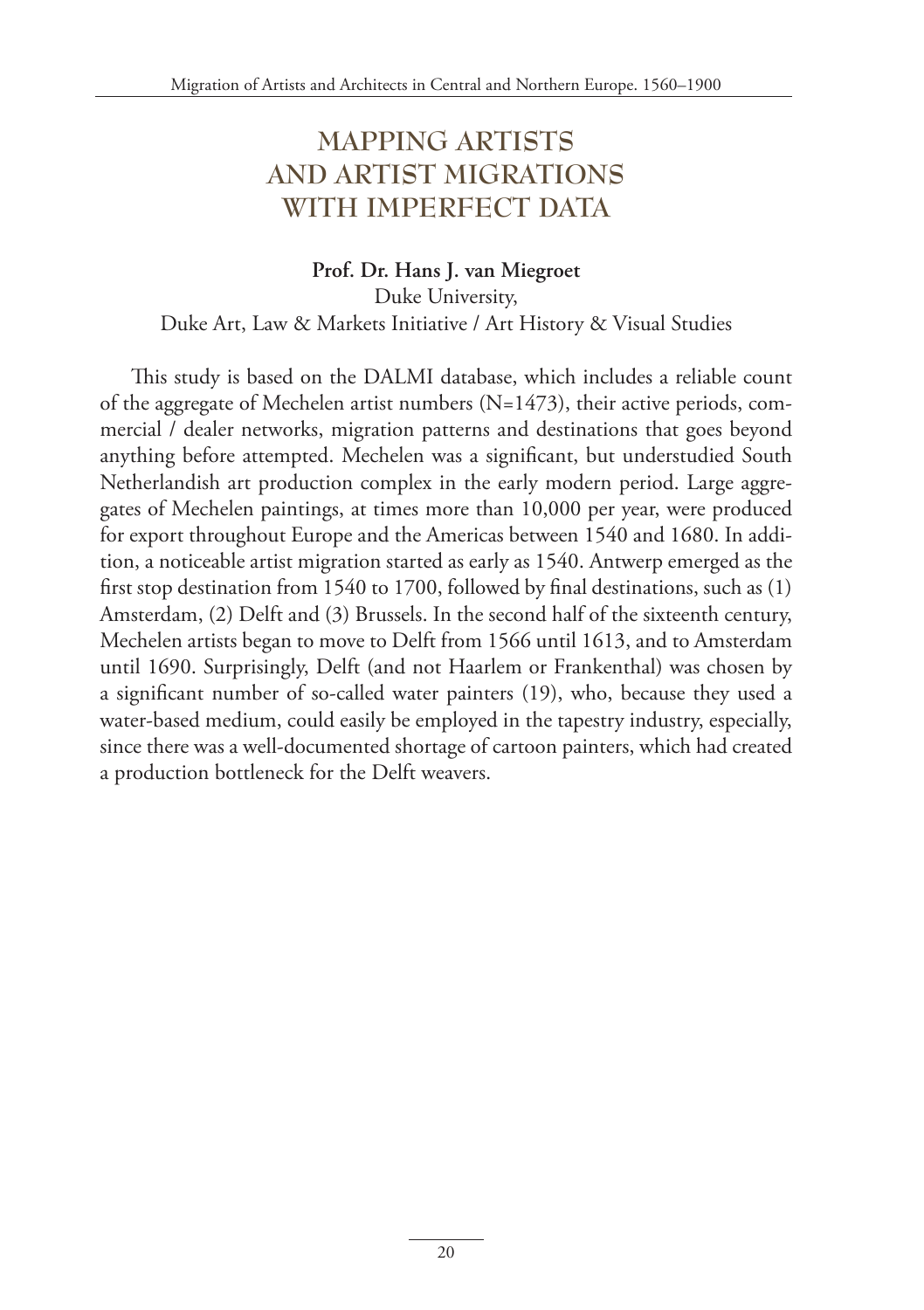# **ON THE MOVE. TENDENCIES AND METHODS OF THE RESEARCH ON ARTISTS' MIGRATION**

**Prof. Dr. Aleksandra Lipińska** Ludwig-Maximilians-University of Munich

#### **Keynote lecture**

The paper discusses past and current approaches to artists' migration providing an overview of tendencies, methods, and terminologies. Firstly, it takes a retrospective look at the research of the 19th and 20th century, when migrant artists were often an object of instrumentalisation in the service of the vision of separated national cultures. Secondly, it discusses various theories and discourses (*Kulturtransfer*, *Histoire croisée*, colonial studies, mobility turn) and their specific terminological framework (acculturation, translation, hybridity) that developed in the last thirty years as an attempt to broach the issue of the cultural exchange in a transnational perspective. Finally, current digital instruments supporting a quantitative approach as well as visualisations of artists' networks and mobility are discussed.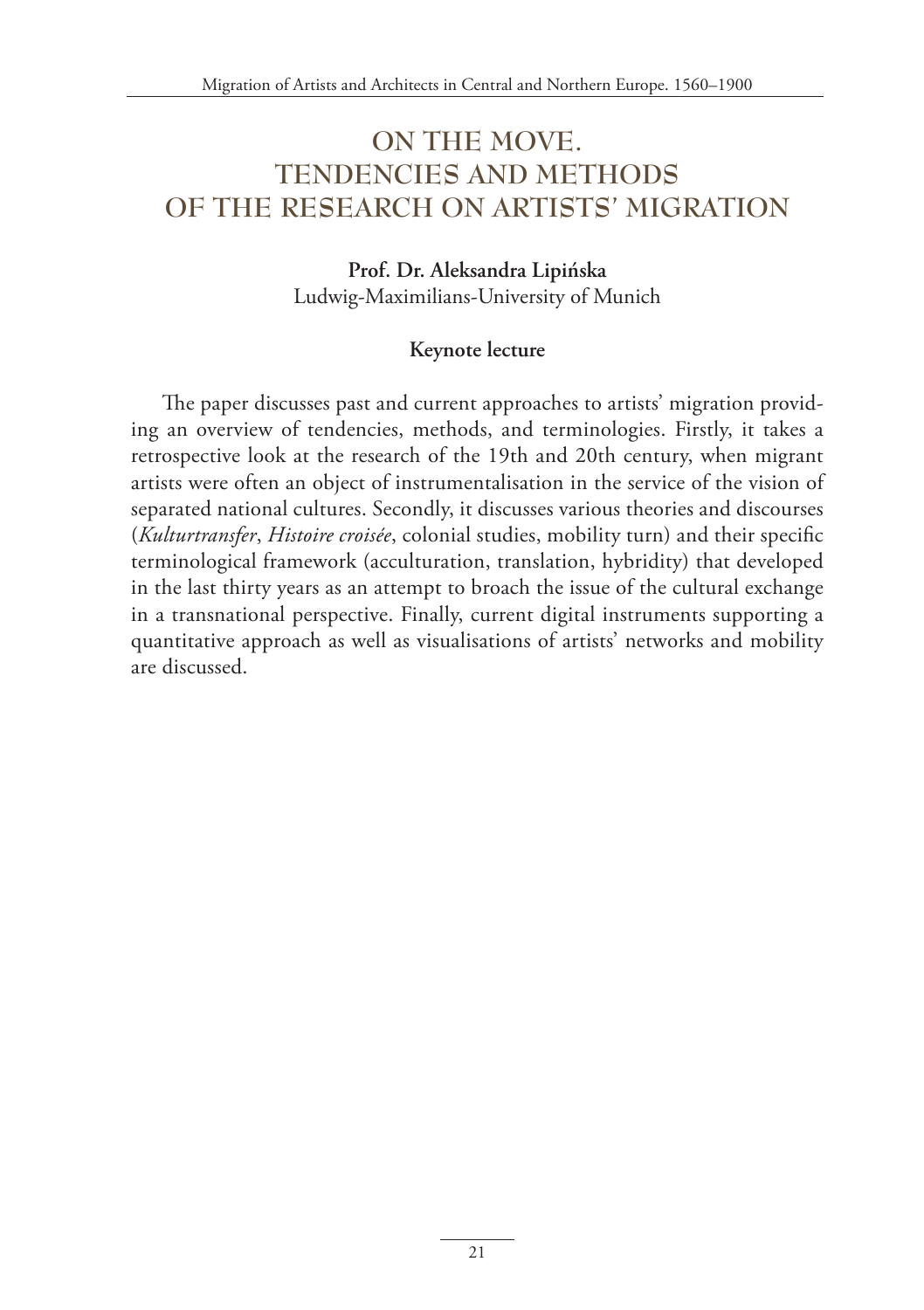# **EARLY MODERN ARTISTIC INTERNATIONALISM: MIGRATING TO TALLINN / REVAL**

#### **Prof. Dr. Krista Kodres**  Institute of Art History and Visual Culture, Estonian Academy of Arts Institute of Humanities, Tallinn University

Intensive migration to Tallinn / Reval in the Early Modern period was, of course, not only a demographic phenomenon. Europe of these centuries was a space that witnessed rapid changes in regard to knowledge production and knowledge communication. It was also the space where towns were growing, new houses were built and decorated – the visual and material representation gained importance. Migration from one place to the other was one way of cultural communication as each of the traveling craftsmen was carrying a personal visual archive, experience and knowledge acquired during his journey. This was his capital that he hoped to invest for the better future once settled in a new place.

In my presentation I am going to ask questions about the reasons that made Reval attractive destination for craftsmen who specialised in painting and carving. Who were these 'international men'? What was expecting them in the old Hansatown? What was the contribution of migrants to the local visual and material environment? In other words, I am interested in the import and appropriation of artistic forms, motifs and ornaments. My special attention is, however, devoted to the idea of visual and material practices as practices of 'art' and, accordingly, also to the process of changing status of the craftsman during the Early Modern period in Reval.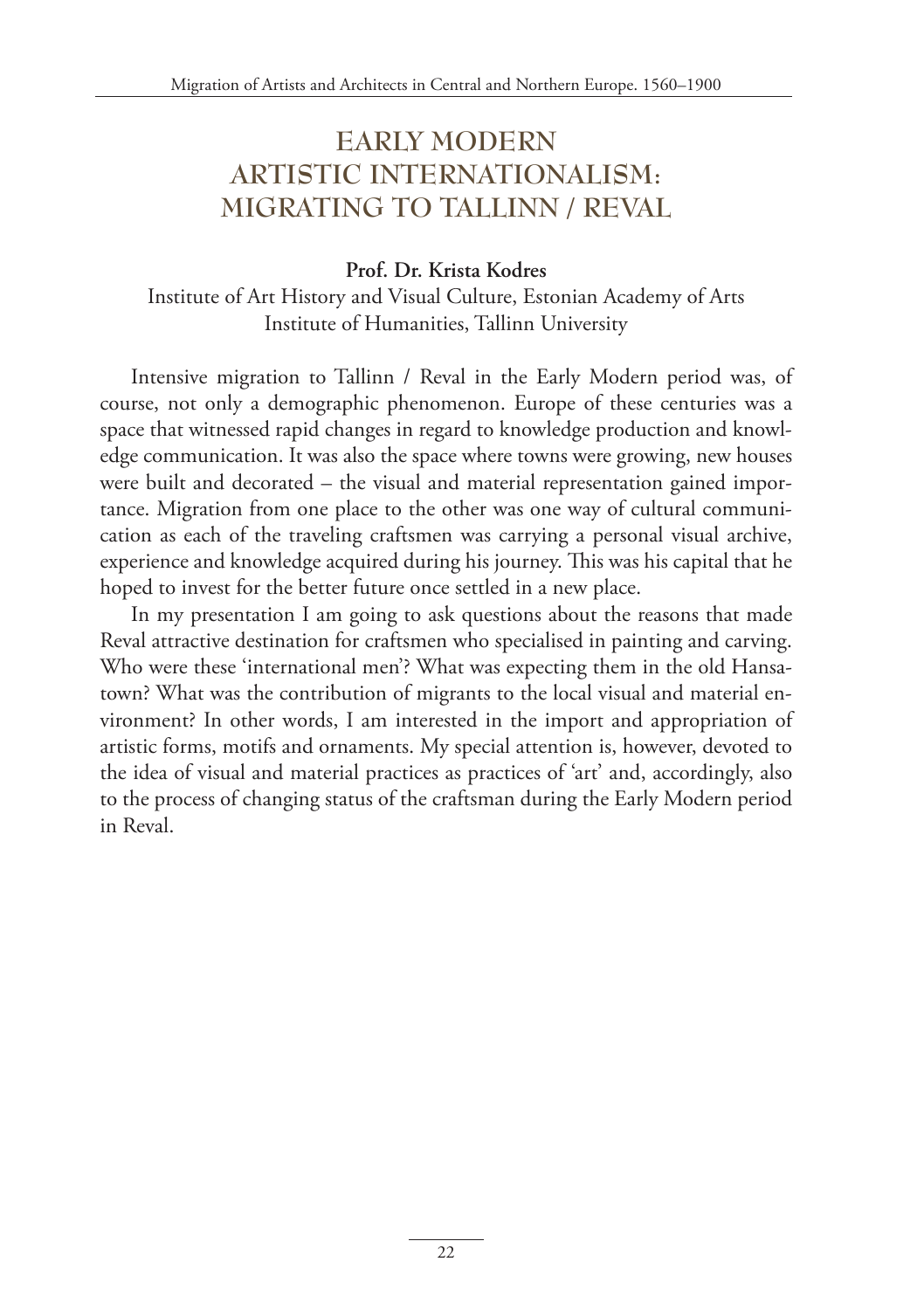# **ARTISTS' MOBILITY, INFORMATION AND KNOWLEDGE FLOW IN THE BALTIC REGION 1550–1650**

### **Dr. Franciszek Skibiński** Nicolaus Copernicus University in Toruń

Following venues of research offered by modern studies on knowledge flow, in this paper I attempt to trace the movement of information concerning art an architecture in the Baltic Region between 1550–1650. In doing so I hope to further our understanding of the patterns of localization of knowledge and skill and their diffusion.

In the art historical context, a place where knowledge and skill become localized may be defined as an artistic center. Due to the accumulation of knowledge and expertise, such centers produce externalities that denote their spillover to other places, artists and patrons. In this perspective, artistic center may also be defined as a distinct web of relations structuring accumulation and diffusion of knowledge and skill. Artist mobility was one of the most important factors which allowed for a buildup of artistic knowledge and skill. In the result of artist mobility localized networks of relations connected with other networks and thus created a complex and multilayered circulatory system of artistic ideas and expertise.

Next to artists' mobility I will also consider other forms of information exchange, both direct and indirect, such as letters, descriptions, etc. In this way I will attempt to demonstrate the synergy between various channels of communications. It is of course impossible in short compass to analyze such a complex issue. I shall therefore present selected episodes from the careers of such artists and architects as Anthonis van Obbergen, Philip Brandin and members of the Van den Blocke and van Seenwinckel families, which may help to make a step from the idiosyncratic to the more general.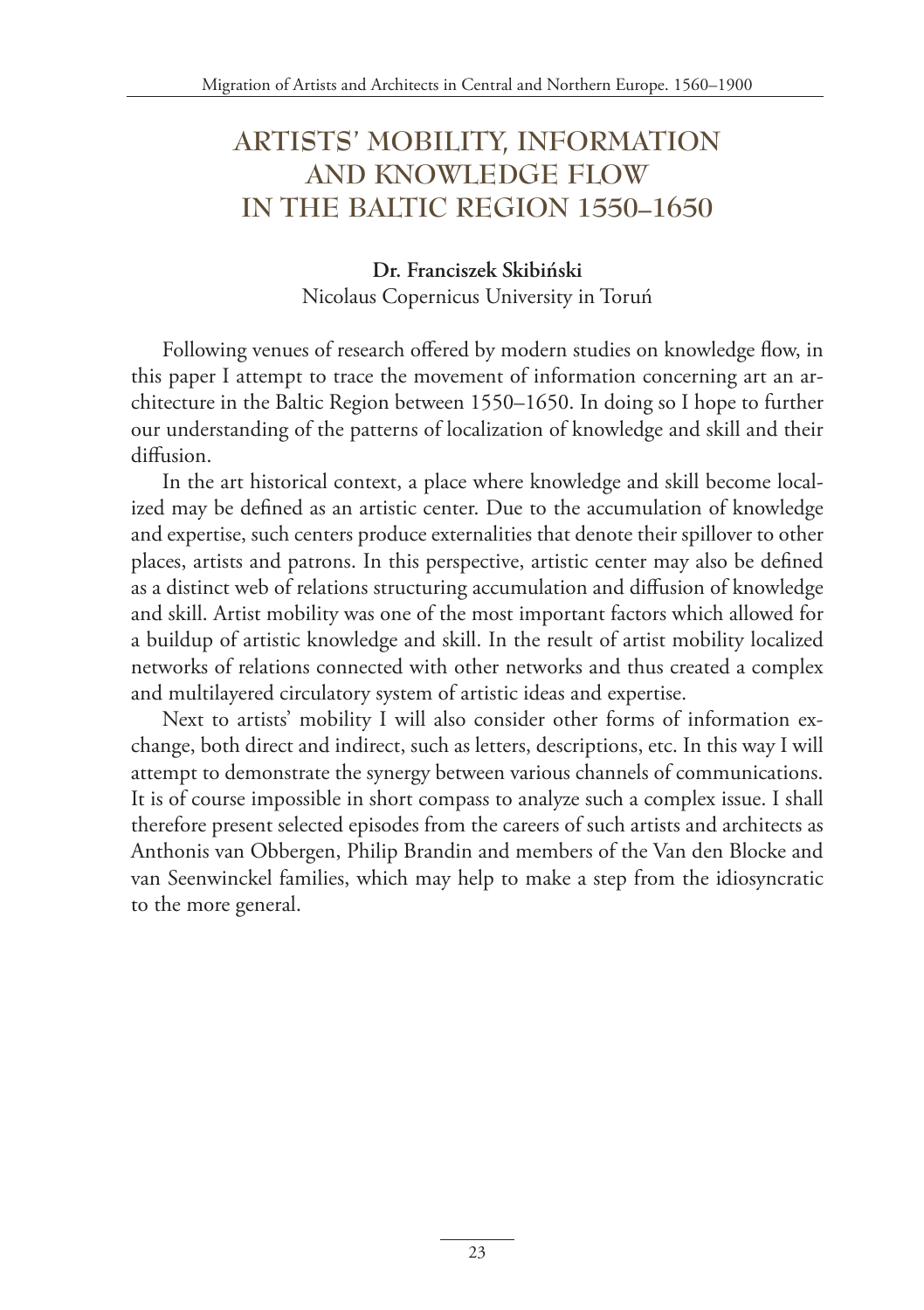# **THE ROLE OF AMBASSADORS IN RECRUITING ITALIAN ARTISTS AND ARCHITECTS FOR THE IMPERIAL COURT OR HOW ANDREA PALLADIO ALMOST ENDED UP ON THE HABSBURG COURT**

#### **Dr. Helena Seražin**

France Stele Institute of Art History at the Research Centre of the Slovenian Academy of Sciences and Arts, Ljubljana

The role of Imperial ambassadors in mediating art movements has recently received more attention in art historical literature as one of the ways to woo foreign artists and architects to enter into courtly services or as a possibility to acquire valuable pieces of art for imperial collections. Very few studies, though, have focused on diplomats themselves and their role in bringing new architectural models, artists and art movements into their original environment.

Throughout the 16th and 17th century the best contemporary Italian architects, engineers, sculptors and painters as well as their works of art were in great demand at the imperial court, which in this regard counted on the direct involvement of its diplomats, especially in Venice, Rome and Florence. The latter often came from the ranks of Gorizian nobility; in the second half of the 16th century one could also find among them Franz Count of Thurn (1519–1566) and his son Raimund VI (1562–1623), Veit Baron of Dornberg (1529–1591) and Johann Baron of Cobenzl (ca. 1530–1594). As evident from the preserved correspondence, the diplomats kept abreast of the greatest achievements in Italian Renaissance art and architecture and reporting on them was one of their regular tasks.

The aforementioned diplomats would return home bringing works of art and architectural designs, manuscripts and treatises, as well as sophisticated artistic taste, which also led to the establishment of Italian Renaissance art and culture in the then Inner Austrian provinces, especially Gorizia. As attendants at the court, they had access to the foremost courtly and provincial Italian artists and architects – who would, at their request, try to turn ideas inspired while serving in Italian art capitals into reality – and through them introduced new architectural and artistic models into the Slovenian provinces that remained in use well into the 17th century.

This paper, though, will present various cases of ambassadors' involvement into migration of Italian artists and architects, such as Andrea Palladio (1508–1580), Salustio Peruzzi (1512–1573), Vincenzo Scamozzi (1548–1616) and Giovanni Pieroni (1586–1654) into Imperial lands.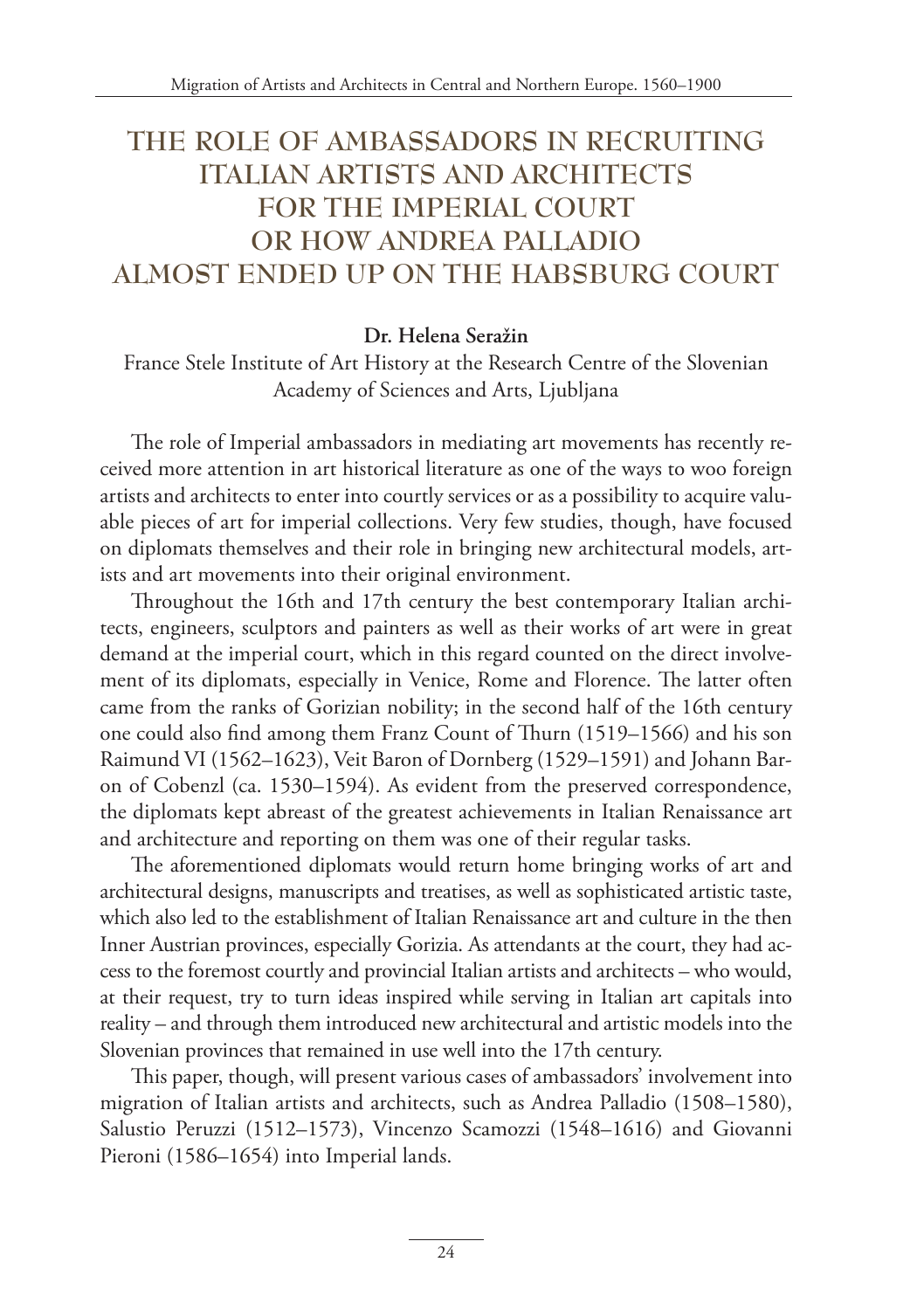# **MIGRATING ARTISTS AND TRAVELLING PATRONS IN SEVENTEENTH-CENTURY CENTRAL EUROPE: BALASSI, SEGHERS AND HEIMBACH FOR OTTAVIO PICCOLOMINI**

#### **Dr. Alessandra Becucci** Florence

This paper explores the dynamics of artists' relocation in seventeenth-century Europe through the example of three painters – the Fleming Jan Baptiste Seghers (1624–1670/1), the Italian Mario Balassi (1604–1667) and the German Wolfgang Heimbach (1613/15–1678), all travelling between Italy, Austria, Germany, Bohemia, Spain and the Spanish Netherlands. I consider situations that urged these artists to move out of their native country and from one court to another and I analyze the set of constraints that they had to face and the chances they were offered within the framework of patronage opportunities that they were pursuing when leaving their country.

Through the perspective of a common patron that the three of them shared, Ottavio Piccolomini Pieri d'Aragona (1599–1656), I focus on the relocation of these artists in Central Europe, and on their passage in the several households maintained by Piccolomini in Vienna, Prague and Nachod. I consider the patronage practices of this Italian nobleman in the Habsburg service, as part of the cultural policy he enacted to fashion his persona as a member of the imperial court, where he was identified as a foreigner and constantly needed to reaffirm his role. Art investments, protection granted to the same artists already active for other notable patrons whose social prominence and reputation he aimed to emulate, were necessary tools for his social affirmation and complemented his widely acknowledged military virtue. The promotion of Italian artists and artisans in the network of his own patrons and superiors, such as the generalissimo Albrecht von Wallenstein and the Archduke Leopold Wilhelm, helped to qualify his persona at the court and was seconded by the cultural heritage embedded in his family background, mainly embodied by the cultural action of in Central Europe of his most famous ancestor Enea Silvio Piccolomini, later Pope Pius II (1405–1464).

I compare the three cases to understand the mechanisms connecting artistic production, patronage and the market for art and luxury goods, while taking into account how mobility shaped patrons and artists and created occasions between them, ultimately contributing to the definition of visual culture and of taste in early modern Central Europe.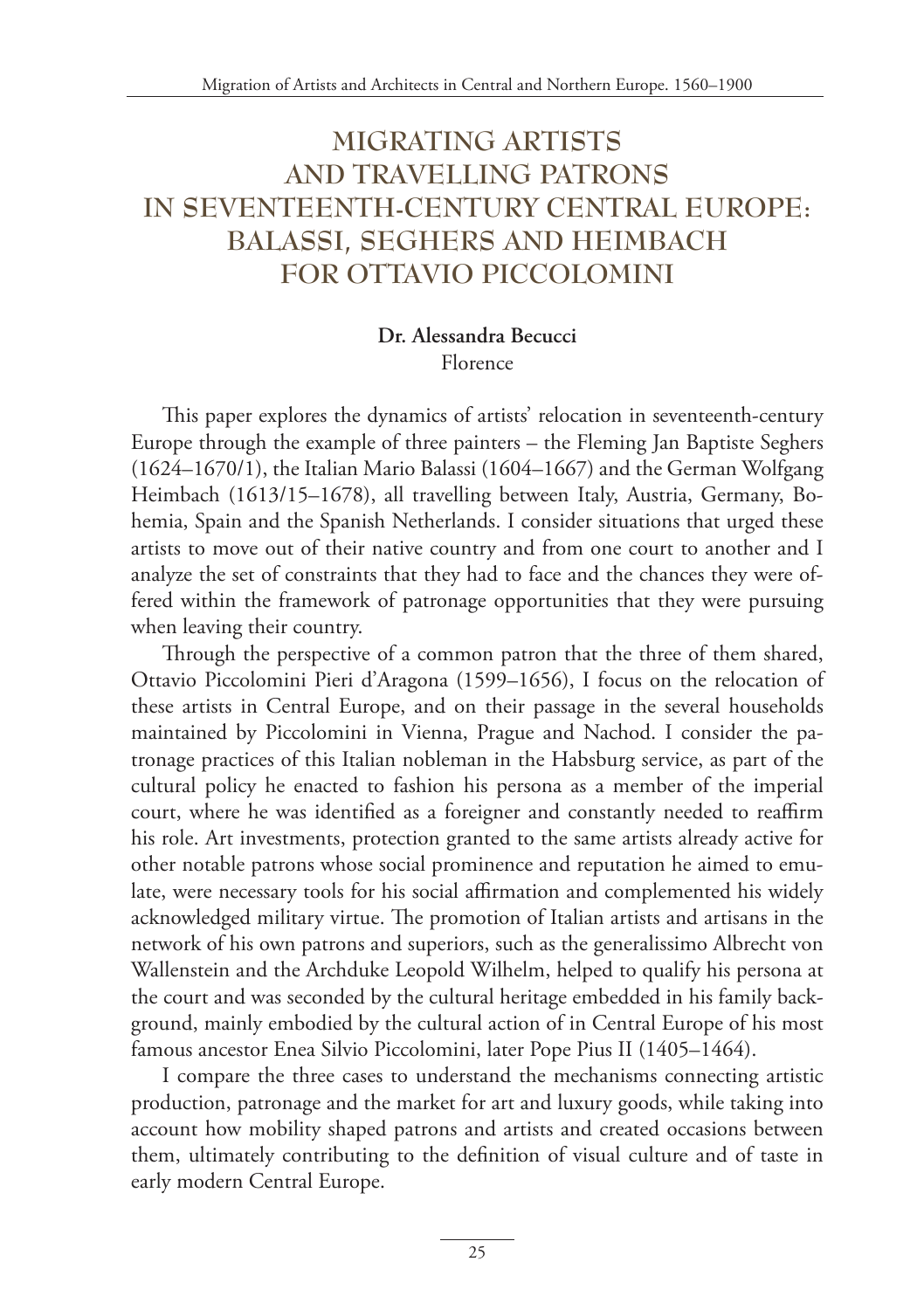### **ROME IN CROATIA, VIA TYROL**

#### **Prof. Dr. Sanja Cvetnič** University of Zagreb

After 1730, quite suddenly and at a large scale, in northern Croatia appeared new motives and solutions that originated in Roman fresco paintings of the previous century: Pietro da Cortona's *stucco finto* and *quadro riportato* illusions, Andrea Pozzo's painted (illusionistic) architecture: vaults, domes and altars. Moreover, Gian Lorenzo Bernini's engaging Baroque gran gesto, translated into huge fresco painting narratives inhabited church walls, as well as quotations from his famous sculptural ensembles (illusionistic lodges with viewers from the St. Teresa of Avila chapel in Santa Maria della Vittoria in Rome). All these stylistic novelties for the local experience were introduced by a Tyrolese painter Ioannes Baptista Rangger (Götzens 1700 – Lepoglava 1753), who arrived to northern Croatia – that was after a century and a half liberated from the Ottoman presence at the nearby border – and became a Pauline friar in the central Pauline monastery, Lepoglava. His arrival to Croatia with the baggage of the visual language of the Tyrolese fresco painting that was saturated with the Roman canons, changed the notion of the fresco decoration in Croatia. Rangger's migration to Croatia was preceded by another one with similar effect, that of Tyrolese painter Egid Schor, who returned from Rome to Tyrol around 1666, after a decade spent there, mostly in the workshop of Pietro da Cortona. But this was not the only Rangger's source on the Roman style, since there is a document in the Tyrolese Land Archive in Innsbruck mentioning his own voyage to Italy (1720), testifying that he is in *Welschlandt begaben* – gone to Italy. Unlike Schor, Rangger did not return to his native Tyrol in the west of the Habsburg Monarchy, since by the first decades of the 18th century the baroquisation of the major churches there was completed and village parish churches did not offer enough jobs to the growing number of Tyrolese artists. He became part of the Tyrolese artistic diaspora, settling down in the southern part of the Habsburg Monarchy.

Rangger's voyage to Italy and subsequent arrival in northern Croatia – as well as the Schor's Roman period before – were not mere journeyman years (*Wanderjahre*), since they both had not only completed their education as craftsmen, but were so deeply imbued with the Roman Baroque that they became efficient agents in spreading its fame, themes, style and persuasive splendour far beyond the palaces and churches of the Papal Rome.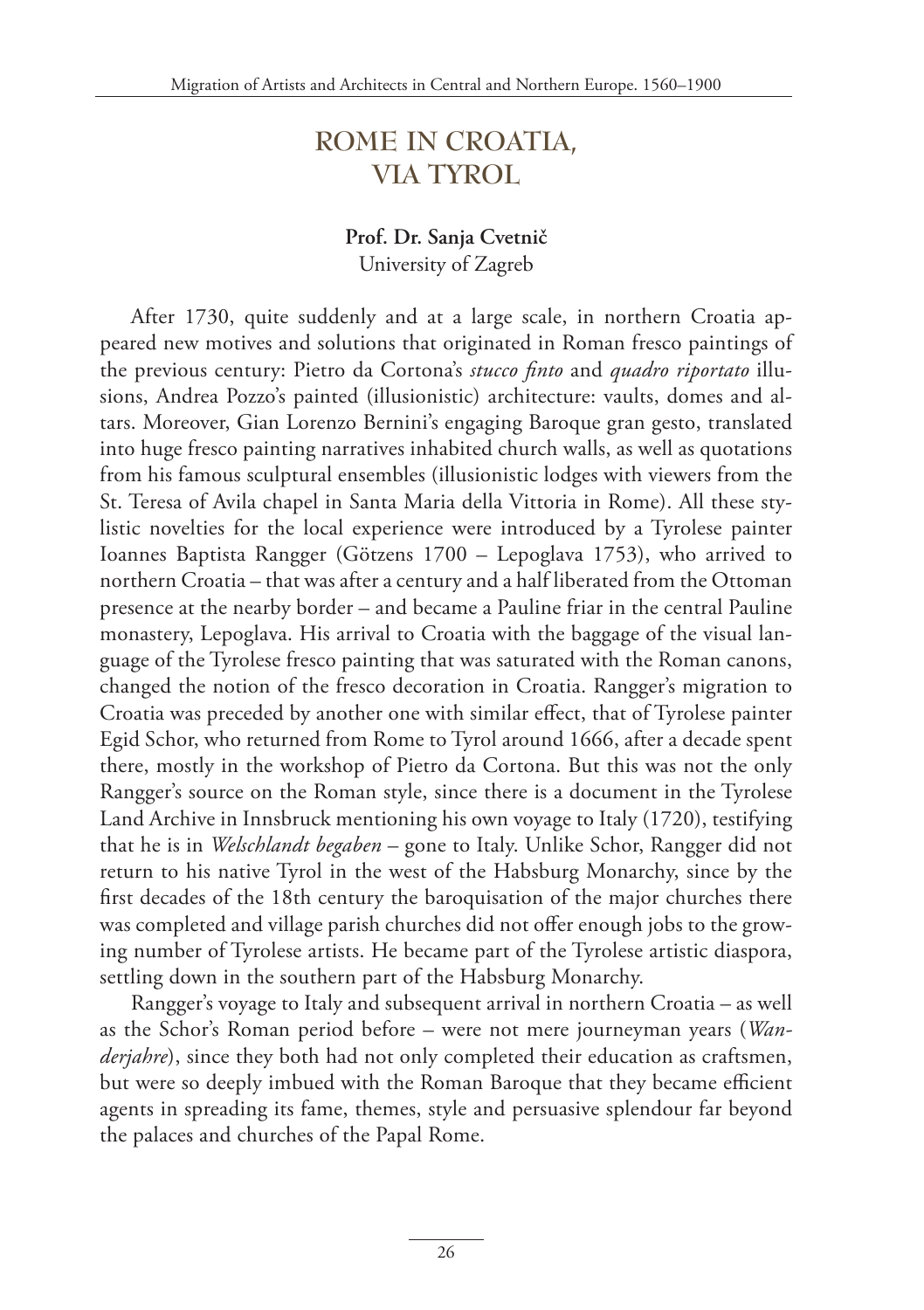# *TRANSLATIO* **FROM THE ROMAN CATACOMBS TO THE NORTHERN CATHOLIC FRONTIER (Re)moving Relics and Migrating Art and Architecture between Italy and the Polish-Lithuanian Commonwealth, 17th–19th Centuries**

#### **Dr. Ruth Sargent Noyes**

National Museum of Denmark, Novo Nordisk Fonden Postdoctoral Research Fellow

The proposed paper draws on distinct genres of textual, material and visual source materials in archives, churches, monuments and museums to explore research and interpretative problems taking up the issue of questions of the intertwined processes of art and historical migration of artists and architects across cultural and national boundaries attending *translatio* – the ritual relocation of sacred relics – of catacomb relics between Italy and the early modern Polish-Lithuanian Commonwealth, at the Catholic frontiers of Northern Europe, in present-day Poland, Latvia, Belarus and Lithuania. Starting after 1600 and climaxing ca. 1800, remains of purported martyr-saints exhumed from the catacombs beneath the Papal City flowed across the globe to the geographical boundaries of Catholicism. While the phenomenon of the *translatio* of catacomb relics to Baltic Europe is relatively little-known today, a robust traffic in relics streamed from Rome to the far North, to the extent that the phenomenon might be described as a veritable invasion of the Baltic by ancient Italo-Roman bodies (for the period 1657–1791, documented cases of catacomb relics exported from Rome totaled 35,000+). During the 17th–19th centuries the translatio of Roman catacomb relics to the Baltic (Krāslava, Varakļāni, Piedruja, Druja, Vilnius, Valkininkai) was accompanied by artistic and architectural projects and programs carried out by Italian-born artists (Vincenzo de Mazotti, Filippo Castaldi, the Parocco) who had migrated to the North in service of Baltic patrons. Building on recent comparative contextual investigative methodologies developed by in-depth studies of artists' and architects' migration processes in Central and Northern Europe during the early modern period, the paper maps a series of case studies in Italianate art and architecture in the Polish-Lithuanian Commonwealth against concurrent cases of Italo-Baltic catacomb relic *translatio*, plotting a wider historical pattern to highlight the investigative potential of a wider interconnected informational network for transcultural art historical research, enabling newly expanded perspectives and interpretive insights into cultural processes of a particular historical era.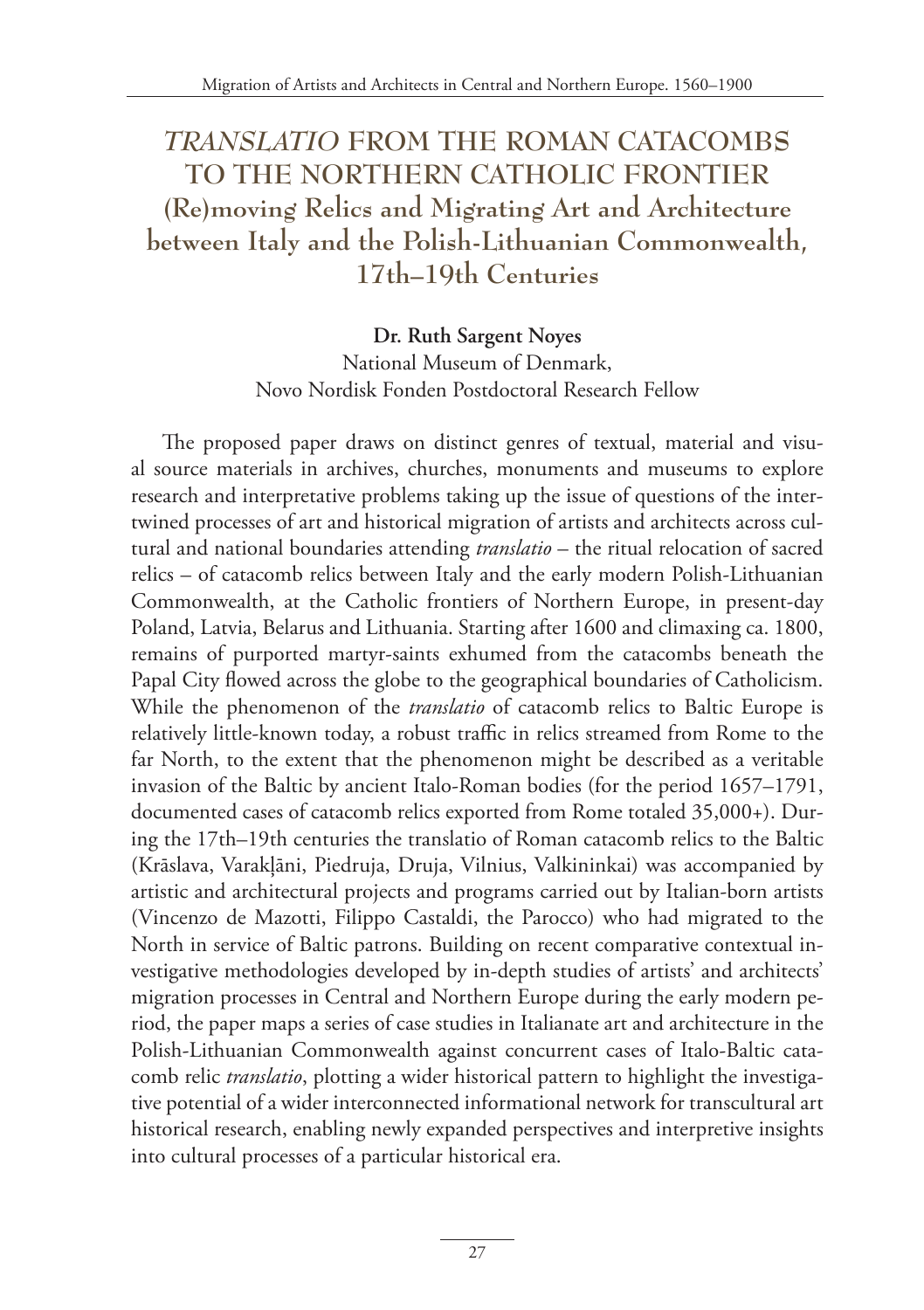# **THE ARCHITECT AND HIS EMPLOYER: CARL GOTTLOB HORN'S PASSIVE MOBILITY AND ITS SIGNIFICANCE FOR THE SOCIAL RISE OF HEINRICH CARL VON SCHIMMELMANN**

#### **Dr. Julia Trinkert**

Institut für Kunstgeschichte, Heinrich-Heine-Universität Düsseldorf

Artist migration can be considered a phenomenon of often self-responsible individuals or groups who adapt to changing markets, workshop positions or biographical opportunities. However, artists from the second range, whose works are rather coincidentally in the focus of interest of their contemporaries and today's research, have received little attention so far. This paper will deal with the factors of these artists' 'passive' migration to Central and Northern Europe in the second half of the 18th century, which took place away from the major trends.

The investigation therefore focuses on the framework conditions for the artistic success of the little-known Saxon master mason Carl Gottlob Horn (1734– 1807). He followed Heinrich Carl Schimmelmann (1724–1782), a bourgeois parvenu and later the treasurer of the Danish king, who ascended to the nobility because of his legendary wealth, from Dresden to Holstein. There he entered the employment of the Schimmelmann family, whom he was never to leave during his lifetime. Horn took over a broad spectrum in the context of manor architecture and was responsible for buildings, interior design and garden architecture. It was by chance that he became an important master builder and architect of early Classicism in Schleswig-Holstein with a close association to Denmark.

In this context, his client and employer Schimmelmann plays an important but less considered role, since his choice probably fell on a capable craftsman, who could prepare and realise his visions for his own social advancement also on an artistic level. Both were likely to lack the necessary cultural capital, which Horn, however, acquired through literature and Schimmelmann's network: Danish role models who worked for the court in Copenhagen and thus undoubtedly represented the taste of the targeted society. These included the Danish court architect Nicolas-Henri Jardin, his pupil and later Copenhagen city architect Georg Erdmann Rosenberg, whom he obviously emulated. Furthermore, the view is to be drawn to Carl Gottlob Horn's surprising immobility, unlike that of his contemporaries, which, however, has great significance in the balance of the rise of his employer.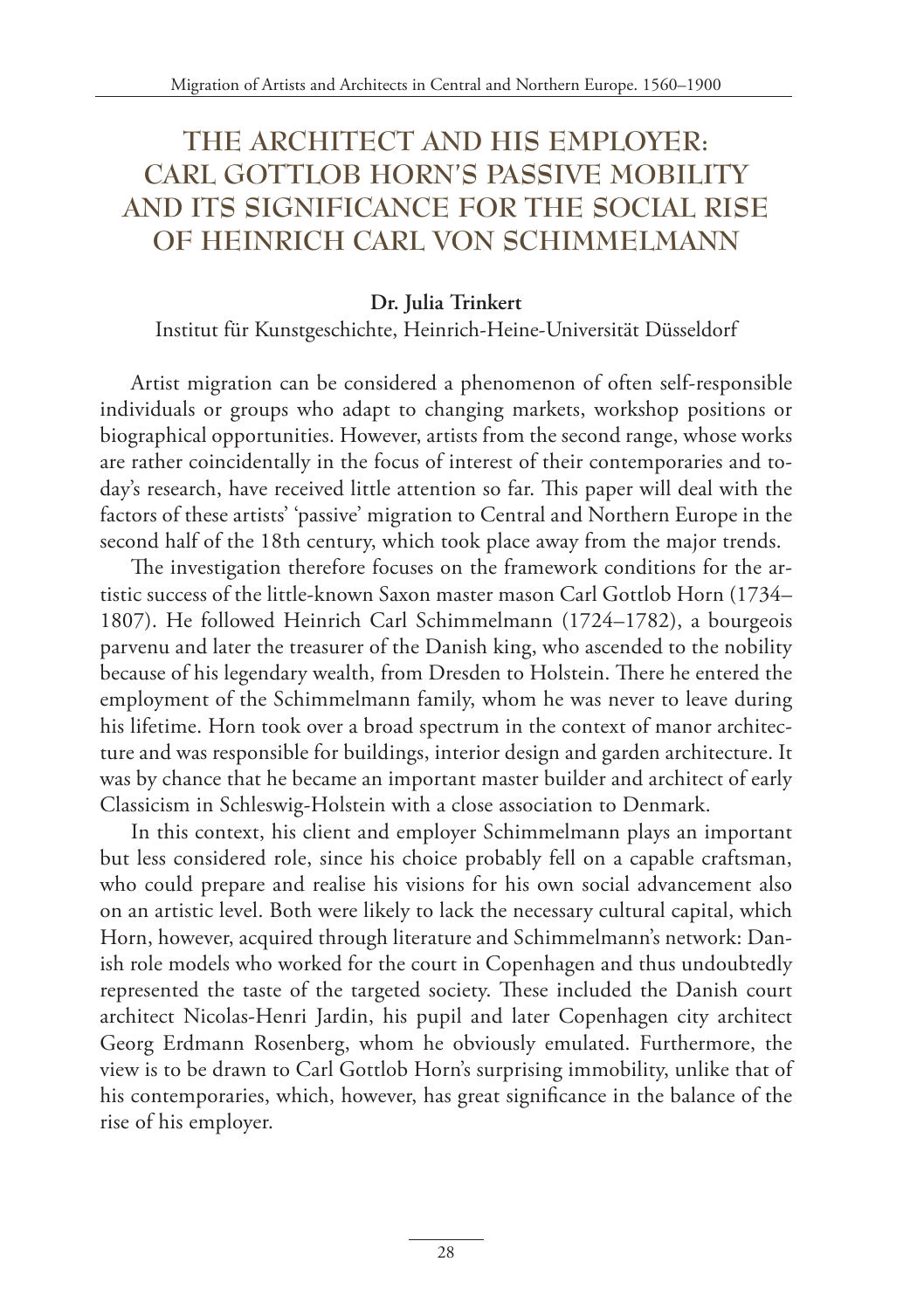# **PRAGMATIC MIGRATION AND ROMANTIC NOMADISM OF ARTISTS ACROSS AND FROM THE BALTIC PROVINCES OF RUSSIAN EMPIRE AT THE BEGINNING OF THE 19TH CENTURY**

#### **Prof. Dr. Eduards Kļaviņš** Institute of Art History, Art Academy of Latvia

After the collapse of the Duchy of Courland and Semigallia in 1795 when its territory was subjected to Russia, the local world of art became dispersed, fragmentary and fluid; migration of artists was inevitable. For artists of local origin it could be the sequel of educational accomplishments. Some artists proceeded largely to Germany (Berlin, Dresden, Düsseldorf), at times they ended up also in Vienna, Switzerland and Rome. Some of them returned but others stayed for good in their new places of residence (Johann Jakob Müller, Ernst Gotthilf Bosse, Johann Carl Baehr, Eduard Schmidt von der Launitz et al.). At the same time, artists mainly from Germany came to Baltic provinces, either looking for work or realising special commissions. They settled here for shorter or longer periods but later could return to their homeland or proceed further to St. Petersburg (twin brothers von Kügelgen, Johann Friedrich Tielcker, Joseph Dominikus Oechs, Gottlieb Schwencke et al.). The mobility of all these artists could be called migration in the right sense of the word and its motivation could be considered as quite pragmatic.

 The mobility of some artists of the time can be explained in a more subtle way involving concepts of aesthetics and even psychology. Pragmatic needs mingled with nomadic yearn for romantic wandering in search for creative stimulus. A paradigmatical example is the best known biography and artistic output of Karl Gotthard Grass (1767–1814). Some others artists (Gustav Hippius, Otto Ignatius, August Georg Wilhelm Pezold, Johann Leberecht Eggink et al.) could be also named.

It is impossible to assert that pragmatic and nomadic wandering was a specific phenomenon of the art world of Baltic provinces. Biographical data of many artists from Northern countries, Germany and Russia contain information about analogous migration routes, centres of educational interests, permanent or timely working places. Broad general context is indispensable. It is possible only to take a risk of a comparative generalisation and to state that migration and nomadism of Baltic artists were especially rootless due to factors of political and social history.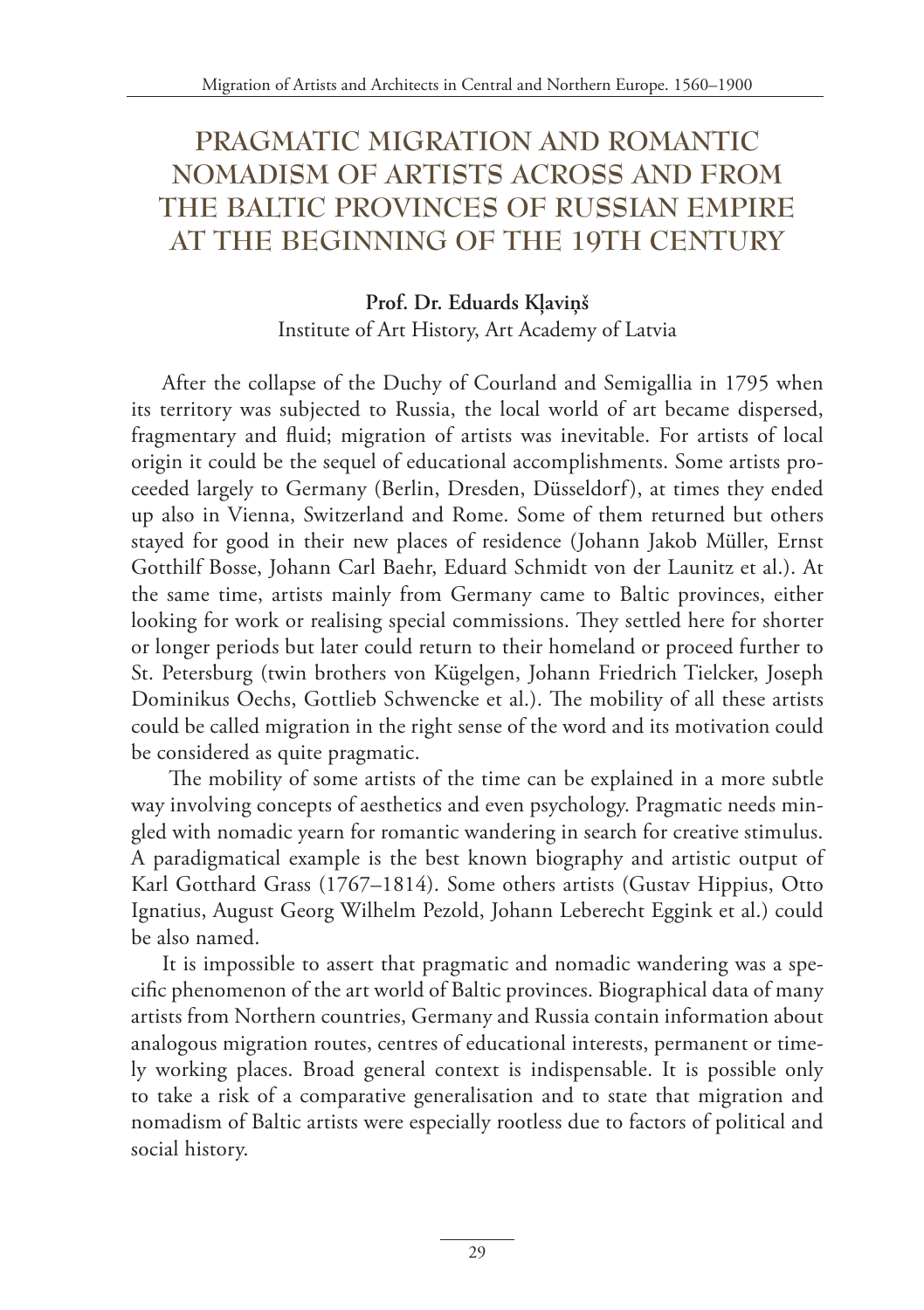# **CONTRASTING APPROACHES TO HISTORICISM: GREECE AS THE COMMON TOPOS OF EXPATRIATE CENTRAL EUROPEAN ARCHITECTS IN MODERNITY**

**Dr. Irene (Rena) Fatsea** School of Architecture-Eng., NTUA, Athens

Modernity, more as a cultural than a historical category, is associated with displacement and alienation. The pursuit of reason as a foundational ground necessitated distancing from one's own familiar environment for a more disinterested grasp of reality, even more so for the creation of both novel and authentic works of art and architecture. Significantly, many of these works bore this mark of displacement, along with an element of universality. Either enforced or intentional, either temporary or permanent, migration enhanced creativity and paved new ways to (self-)knowing and identity formation.

I propose to discuss two characteristic cases of Central European architects as symptomatic of this culture of displacement in the nineteenth century. Similar in many respects, yet different in others, Theophil Hansen and Gottfried Semper reached the peak of their architectural maturity as expatriates, one having fled in political exile from Germany to London for six years, the other having deliberately left Denmark for life to better career prospects in other countries. A man of feverish temperament who commanded the Dresden barricades during the May uprising of 1849, Semper left a legacy more as a theoretician than a practitioner. However, his handful of realized works – in Dresden, Zurich, and Vienna – sufficed to earn him international acclaim. Hansen, on the other hand – a man of moderate character, yet inquisitive and pioneering in spirit – developed his theory through his extensive practice, first in Greece, then in Vienna. Having been archaeologically trained through intensive traveling and research in Greece, both architects incorporated elements of this lesson in their innovative, yet diverging career paths, until these intersected in the outstanding architectural project of the Viennese Ringstrasse. There, their contrasting views on Hellenism came to full bloom, thus manifesting the wide-ranging spirit of Historicism.

I argue that, through the diasporic experience of Semper and Hansen, Greece assumed simultaneously the role of the 'other' and the 'common' topos, which shaped their critical approach to modernity while it provided the cultural settings of their buildings with meaningful content. No matter how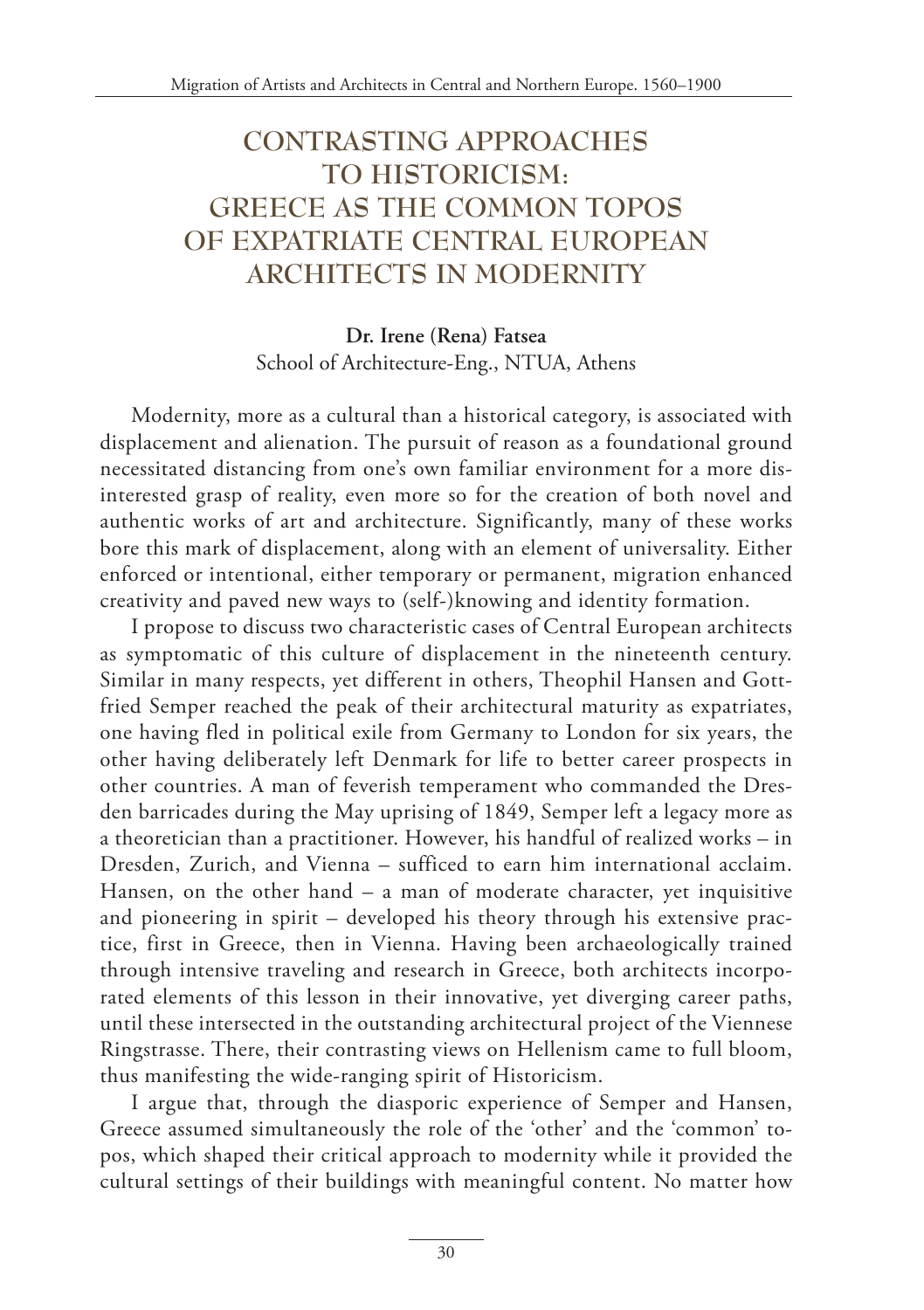diverse their approach, it differed drastically from that of the eighteenthcentury Classicists, for whom Greece was still covered under the veil of idealization, longing and nostalgia. For both Semper and Hansen this new perception of Greece, more interpretative than formalist in nature, was pertinent to a world of constantly expanding boundaries; at the same time, it was more realistic and pertinent to the rising discipline of history.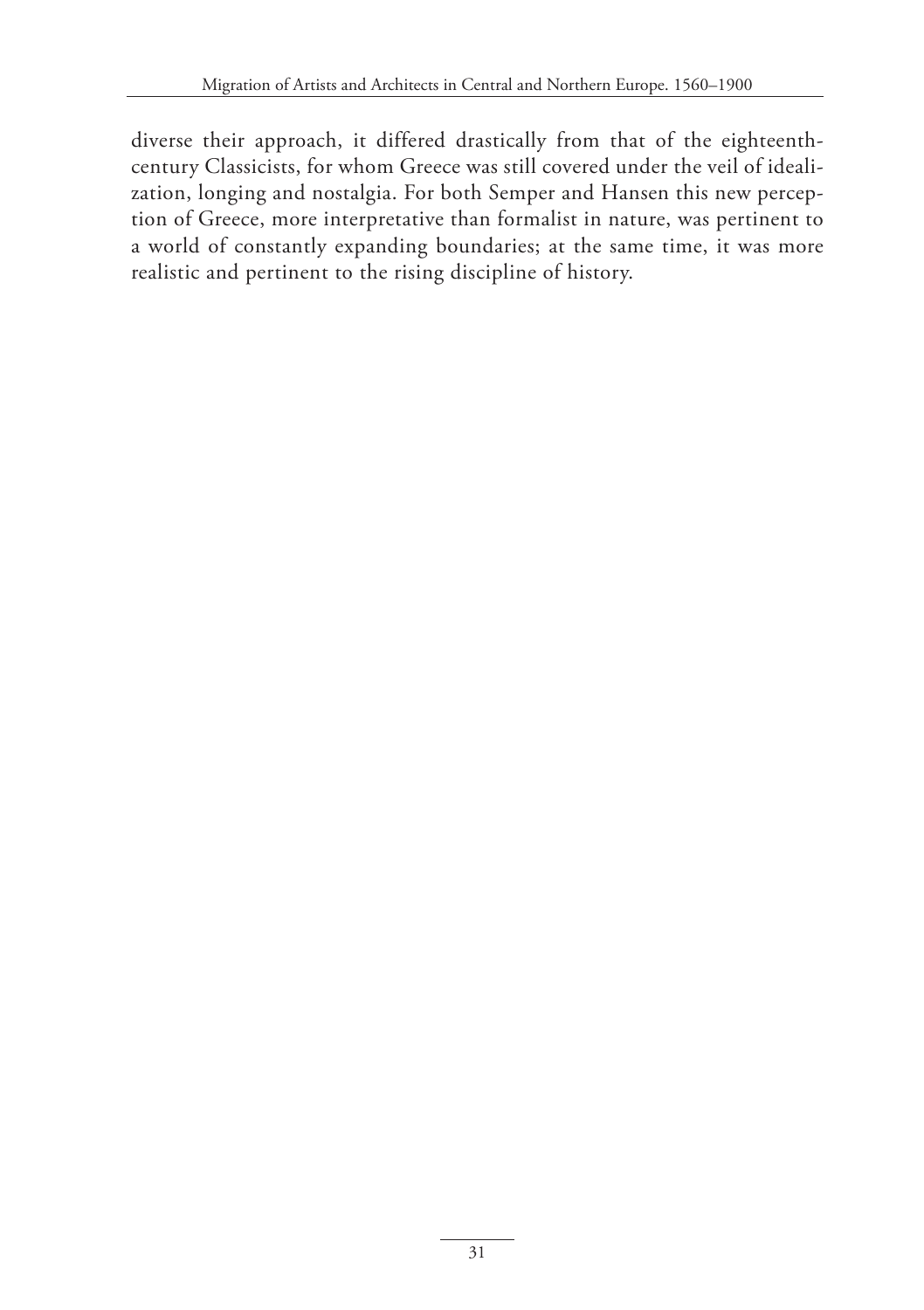# **HOW TO BUILD A PALACE ON EMPTY GROUNDS? MIGRATION OF CRAFTSMEN AND ARTISTS DURING THE CONSTRUCTION OF RUNDALE PALACE**

### **Dr. Laura Lūse** Rundāle Palace Museum, Latvia

In 1735, Count Ernst Johann Biron, chief chamberlain to the Empress of Russia Anna Ioannovna, acquired a new property in his native Duchy of Courland-Semigallia, having obtained an estate in Wartenberg, Silesia, just a year earlier. Nonetheless, he embarked on redeveloping the former manor house of the Von Grotthuss family in a truly spectacular fashion. Back in the day the territory of Rundāle (Ruhenthal) Manor was in a remote location without developed infrastructure. Thus, with the help of a promising architect from Petersburg, Francesco Rastrelli, the new palace had to be erected on the desolate plains of Semigallia. When in 1737 Biron was appointed the Duke of Courland-Semigallia, even more grandiose construction works were commenced to build a palace in Jelgava. Rastrelli and Biron brought to Courland exquisite examples of Baroque architecture together with accomplished craftsmen adept at implementing their ideas. Following the death of Anna Ioannovna in 1740, Biron was accused of treason and exiled to Siberia together with his family. The construction works of Rundāle Palace had yet to be completed and continued after Biron's exoneration, this time attracting most of the craftsmen from further afield of Russia. As a result, over a time craftsmen and artists from the Russian Empire and Kingdom of Prussia worked alongside local masters. To mention a few renowned artists – stucco sculptor Johann Michael Graff and his team, painters Carlo Zucchi and Francesco Martini. However, the palace overall was constructed by thousands of immigrant labourers transported into the Duchy and led by craftsmen, often working in rather despotic conditions.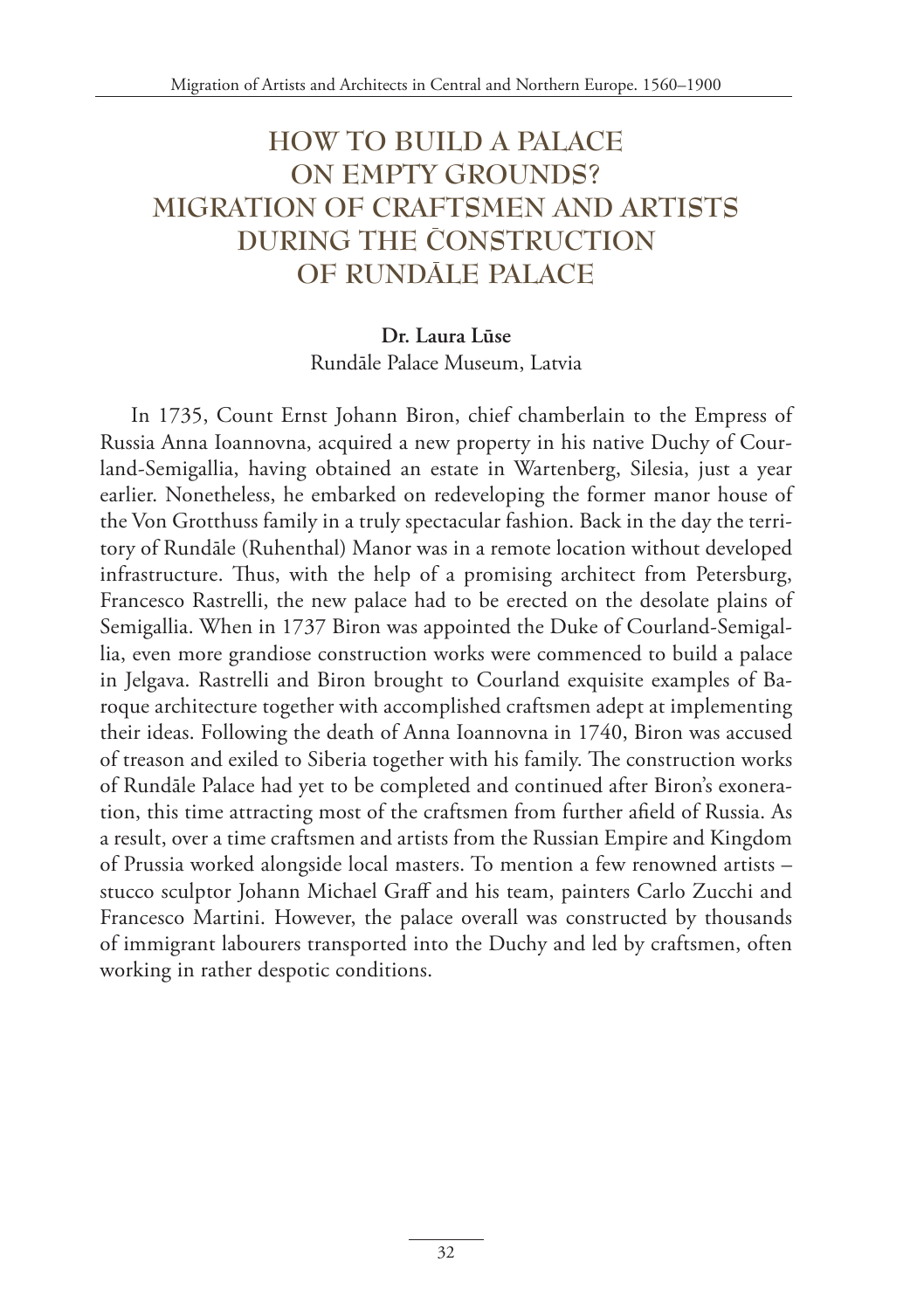# **PRESENTERS AND MODERATORS**

**Dr. Anna Ancāne** – Senior Researcher at the Institute of Art History of the Art Academy of Latvia. Research focus: the 16th–18th century architecture, urban planning and art in Latvia and in the region around the Baltic Sea in cross-cultural contexts. Contact: anna.ancane@lma.lv

**Dr. Kristiāna Ābele** – Senior Researcher at the Institute of Art History of the Art Academy of Latvia. Research focus: Baltic art of the 19th and early 20th century (historiography, biographical studies, artistic life, painting and graphic arts, inflections of visual art and literary culture). Contact: kristiana.abele@lma.lv

**Dr. Alessandra Becucci** holds a PhD for the dissertation *L'arte della politica e la politica dell'arte nello spazio europeo del Seicento. Ottavio Piccolomini: contatti, agenti e acquisizioni d'arte nella Guerra dei Trent'anni* from the European University Institute in Florence. Independent scholar in Florence. Contact: alessandra.becucci@eui.eu

**Dr. Sanja Cvetnič** – Professor of Renaissance and Baroque Art at the Faculty of Humanities and Social Sciences, University of Zagreb. Research focus: fresco painting and easel painting of the *Seicento* and *Settecento*, iconography after the Council of Trent, patrons. Contact: scvetnic@ffzg.hr

**Dr. Irene (Rena) Fatsea** – Assistant Professor at the School of Architecture-Eng., NTUA (Athens, Greece). Registered architect in Greece with a specialization in the history & theory of architecture. Research encompasses the intellectual exchanges between Greece and the West in the post-Enlightenment period with an emphasis on the complex impact of Classicism and Romanticism upon the discourses and practices of architecture. Contact: idfatsea@uth.gr

**Wendy Frère** – PhD research fellow of the Fondation Périer-D'Ieteren at the Université libre de Bruxelles (ULB), Department of Art History. Her doctoral project studies the sculptors of the Quellinus family, focusing on the origin of the Quellinus dynasty, on the relations between the different members of the family as well as on their European network and workshops in several European countries. Contact: Wendy.Frere@ulb.ac.be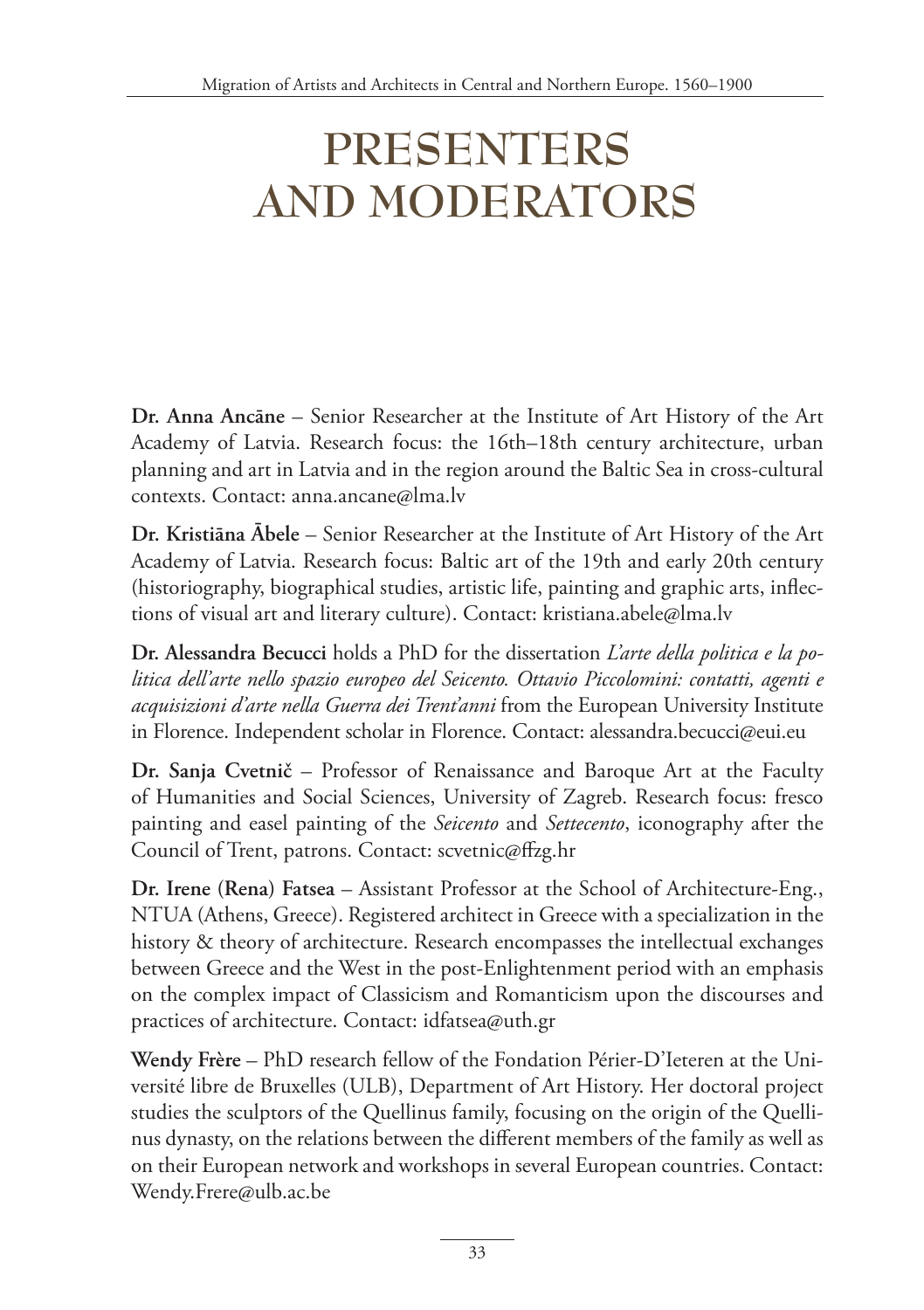**Dr. habil. Eduards Kļaviņš** – Director of the Institute of Art History and Professor Emeritus at the Art History Department of the Art Academy of Latvia, general editor of the multi-volume "Art History of Latvia" (in progress since 2013). Main fields of research and expertise: Latvian and Western art of the 19th and 20th centuries, art philosophy and methodology of art history. Contact: eduards.klavins@lma.lv

**Dr. Krista Kodres** – Professor of Art History at the Institute of Art History and Visual Culture, Estonian Academy of Arts. Senior Researcher at Tallinn University, Institute of Humanities. Editor-in-chief of the "History of Estonian Art" in six volumes. Main research interests: history and theory of art history writing; history of art and visual culture of the Baltic region in Early Modern period; history of Estonian architecture and design of the Soviet period. Current research project: "The Making of Livonia: Actors, Institutions and Networks in the Medieval and Early Modern Baltic Sea Region" (2014–2019). Contact: krista.kodres@artun.ee

**Dr. Aleksandra Lipińska** – Professor of Early Modern Art at the Art History Institute of the Ludwig-Maximilians-University, Munich. Her research interests cover Early Modern sculpture (esp. Netherlandish, German and Polish), artistic transfer between Central and Eastern Europe and other European regions as well as questions of material meaning.

Contact: aleksandra.lipinska@kunstgeschichte.uni-muenchen.de

**Dr. Laura Lūse** – art historian, Director of Rundāle Palace Museum since January 2019. She joined the museum's team in 2017 as a head of the Art Research Department. She previously worked at the Architectural Research Group, developing an interest in the use of wallpaper in historical interiors, and the State Inspection for Heritage Protection of Latvia as an expert in the Movable Art and Conservation Methodology Department. Her doctoral thesis was about wallpaper in Latvia from the 18th century until the first half of the 20th century. Contact: laura.luse@rundale.net

**Dr. Ruth Sargent Noyes** holds a PhD in History of Art from the John Hopkins University in Baltimore, Maryland. Novo Nordisk Fonden Mads Øvlisen Postdoctoral Research Fellow at the National Museum of Denmark, Copenhagen (2018– 2020). Contact: Ruth.sargent.noyes@natmus.dk

**Dr. Konrad A. Ottenheym** – Professor of Architectural History at Utrecht University, The Netherlands. He is specialised in the architecture of the Northern Low Countries and its international relationships in the early modern period. Contact: K.A.Ottenheym@uu.nl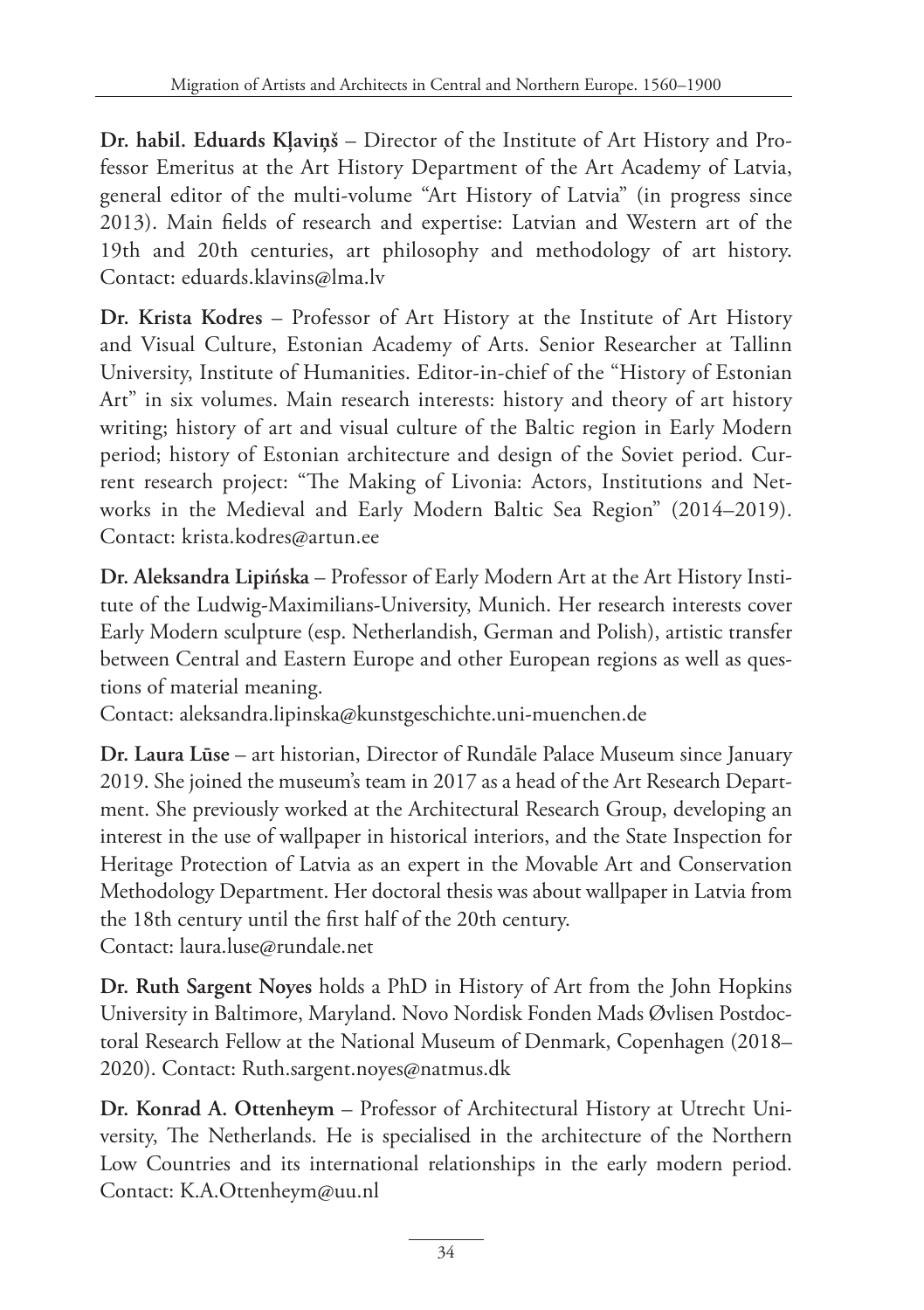**Dr. Aistė Paliušytė** – art historian, PhD in Humanities, Senior Research Fellow in the Lithuanian Culture Research Institute. She is specializing in 17th and 18th century art of the Grand Duchy of Lithuania, focusing on topics of social art history, especially on patronage and social history of artists. Contact: aistepal@yahoo.com

**Dr. Agnieszka Patała** – Assistant Professor in the Institute of Art History, University of Wrocław, Poland. Her research interests include history of medieval and 16th century painting and sculpture, with particular emphasis on Central European panel paintings and retables. Contact: agnieszka.patala@uwr.edu.pl

**Dr. Juliette Roding** – Senior Lecturer in Art and Architectural History at Leiden University. Her research focuses on the cultural interactions between the Netherlands and the North and Baltic Sea areas in the period 1550–1800. Contact: J.Roding@hum.leidenuniv.nl

**Dr. Helena Seražin** – research adviser at the France Stele Institute of Art History at the Research Centre of the Slovenian Academy of Sciences and Arts. Her research focuses mostly on 16th to 18th century Venetian architecture and sculpture. Contact: helena.serazin@zrc-sazu.si

**Dr. Franciszek Skibiński** holds a PhD from Utrecht University. Assistant Professor at the Nicolaus Copernicus University in Toruń, Poland. In his research he explores the phenomenon of artistic exchange in Early Modern Europe, especially with regard to sculpture and architecture.

**Dr. habil. Ojārs Spārītis** – Professor at the Art History Department of the Art Academy of Latvia, President of the Latvian Academy of Sciences. Main fields of research and expertise: cultural contacts between Latvia and Europe, iconography and emblematics or Renaissance art, preservation of cultural heritage. Contact: osparitis@gmail.com

**Dr. Andris Teikmanis** – Professor at the Art History Department and Vice-Rector of the Art Academy of Latvia. Main field of expertise and teaching: visual semiotics, Art & Research, art of Latvia (1940–1990). Contact: andris.teikmanis@lma.lv

**Dr. Julia Trinkert** – research assistant to Prof. Dr. Andrea von Hülsen-Esch at the Institute of Art History, Heinrich Heine University in Düsseldorf. Main areas of research: Northern European art history of the Middle Ages and Early Modern Period, pictorial functions and sacral topography, art production and art trade, digital art history, artist social history, sociology of art, cultural heritage, material culture of the 18th century, critical heritage studies. Contact: trinkert@uni-duesseldorf.de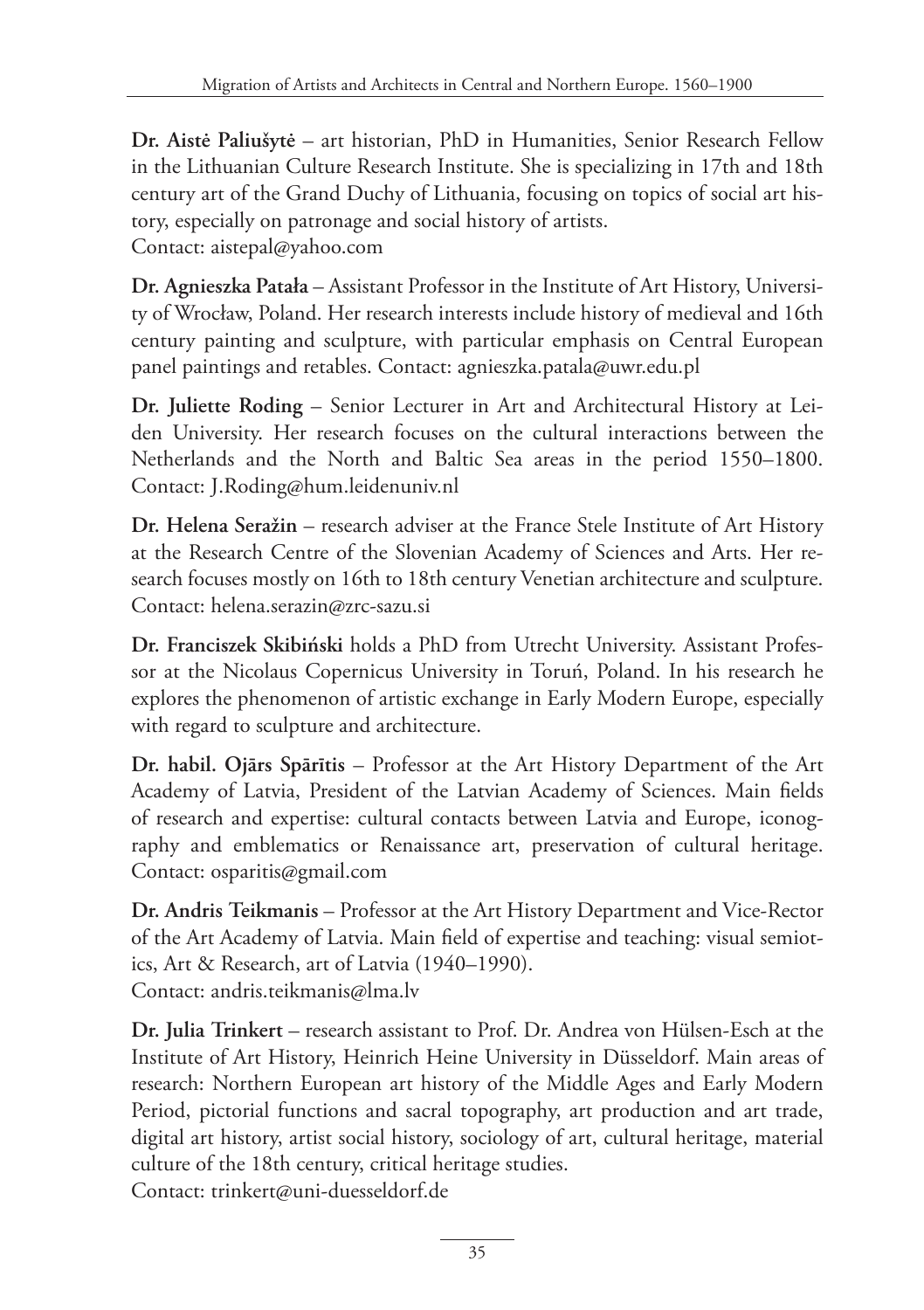**Dr. Hans J. Van Miegroet** – Professor in Art & Markets at Duke University and Director of the Duke Art, Law and Markets Initiative (DALMI). He has adopted a scientific collaborative model and is engaged in exploring art and markets at the interface of the humanities, social sciences, law and the sciences. This approach has made it possible to create and sustain a variety of new data-driven research strategies and modes of interpretation, attractive to scholars from the humanities and social sciences. Contact: hvm@duke.edu

**Torsten Veit** – art historian (MA), stonemason and stone carver. PhD fellow and research assistant in the IRTG "Baltic Borderlands" at the University of Greifswald (2016–2019). His topic focuses on craftsmen mobility in Europe during the 18th century from Upper Bavaria into the Baltic Sea Region. Contact: Torsten.veit@uni-greifswald.de

**Dr. Kathrin Wagner** – Senior Lecturer in Art History at Liverpool Hope University. She gained her PhD from the Free University Berlin, and her research is concerned with political, social and individual aspects of migration among artists in the early modern period. Contact: wagnerk@hope.ac.uk

**Dr. Michal Wardzyński** – Associate Professor at the Art History Institute, Warsaw University, associate of the Centre International des Recherches Glyptopraphiques (Belgium) and The Low Countries Sculpture Society (Netherlands-Belgium). Research focus: 16th–18th century sculpture in Polish-Lithuanian Commonwealth. Contact: m.wardzynski@uw.edu.pl

> Edited by Anna Ancāne Proofreading and layout: Kristiāna Ābele Design: Al Secco Publisher: Art Academy of Latvia 2019